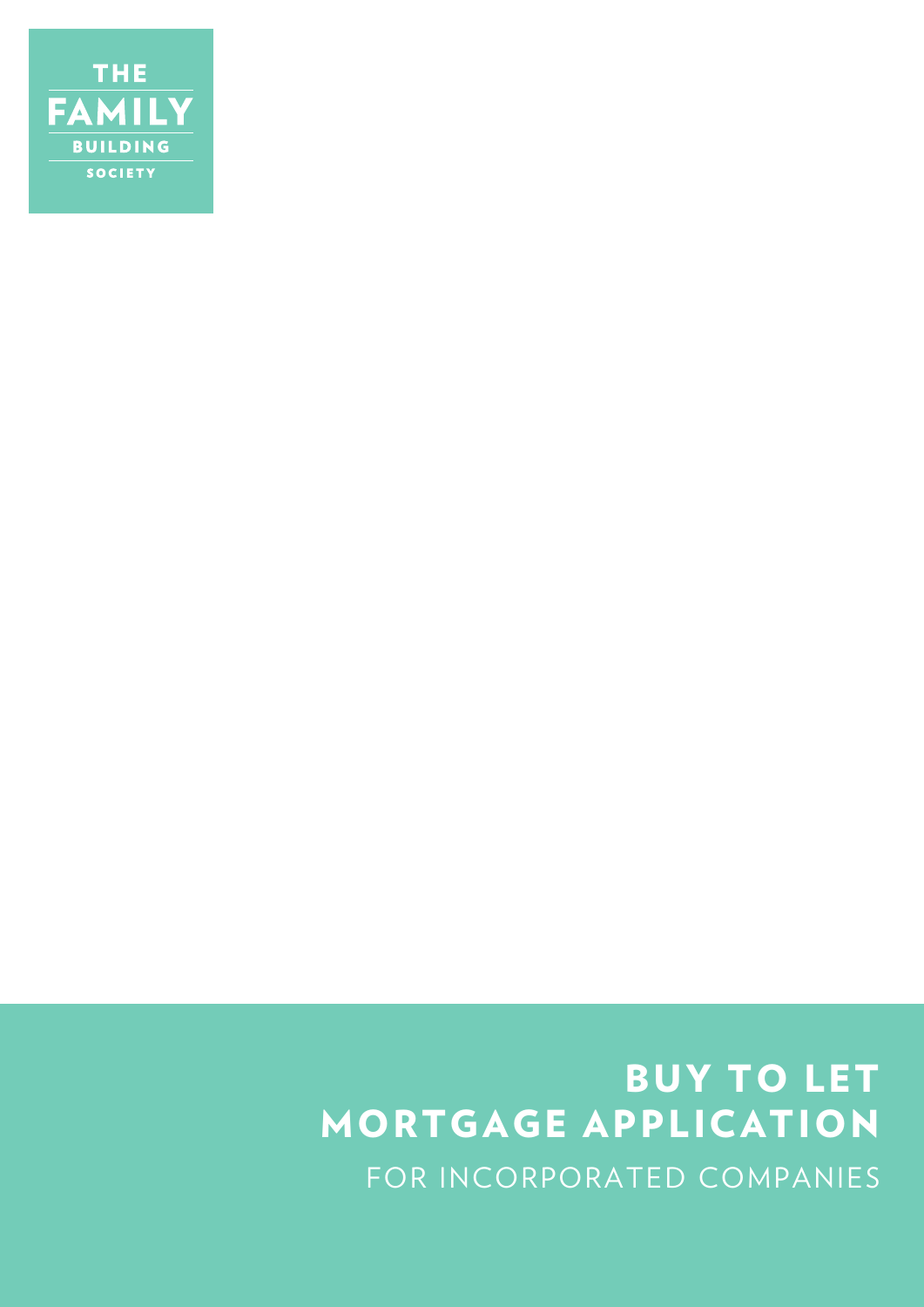APPLICANT

#### COMPLETING THIS FORM

- **1.** Please make sure that you have carefully selected a product to suit your requirements and that you have read all the information relating to it before completing this form.
- **2.** Please use **BLACK INK** and **BLOCK CAPITALS** throughout.
- **3.** Please ensure that you answer **ALL** questions. If a question is not applicable, write N/A.
- **4.** When submitting your fully completed mortgage application form, please ensure that the items shown in the Submission Checklist below are enclosed, if applicable.

**In order for us to process your application as quickly as possible, it is important that you answer all questions accurately and completely and that you provide the required supporting documentation in full. Failure to do so will result in delays in your Mortgage Offer being issued and may result in your application being declined.**

#### SUBMISSION CHECKLIST

#### **(Please tick boxes to show items actioned)**

| The application fee by cheque or your email address if by debit card (refer to Section Six)                                                                                                                                        |  |
|------------------------------------------------------------------------------------------------------------------------------------------------------------------------------------------------------------------------------------|--|
| A copy of the proposed / current tenancy agreement and / or lease                                                                                                                                                                  |  |
| Financial statements evidencing the last twelve months' repayments for all current mortgages held by the Applicant Company (refer to Section One)                                                                                  |  |
| For directors and beneficial owners who are owner occupiers and / or who own any other property – your financial statements evidencing the last<br>twelve months' repayments for all current mortgages held (refer to Section One) |  |
| For directors and beneficial owners who are a tenant of the property in which they live – your last six months' bank statements evidencing the rental<br>payments (refer to Section One)                                           |  |
| Declarations and consents signed and dated (refer to Section Eight)                                                                                                                                                                |  |
| The completed authority slips and direct debit form (refer to Section Nine)                                                                                                                                                        |  |
| If the property is a new buy to let, or currently not let, please provide a letter from an independent letting agent to confirm the expected monthly<br>rental                                                                     |  |
| Original or certified copy <sup>1</sup> of Certificate of Incorporation or Memorandum and Articles of Association and, if appropriate, Certificate<br>of Incorporation on Change of Name.                                          |  |
|                                                                                                                                                                                                                                    |  |

<sup>1</sup> Documents may be certified by any of the following professions:

Solicitors, Accountants, Bankers, Civil Servants, Regulated Financial Advisers or Mortgage Brokers.

The certification should confirm that the document is a true copy of the original which has been seen. The certifier must sign the certificate and also print their name, job title, contact telephone number, employer's name or company stamp and date of the signature.

#### SOURCE OF APPLICATION

#### How did you learn about the Society?

If you are an existing customer with us, please state your mortgage and / or savings account number(s):

#### FOR OFFICE USE

| Source code: |           |  | Branch code:       |  |           |  |                           |           |  |
|--------------|-----------|--|--------------------|--|-----------|--|---------------------------|-----------|--|
| Rec'd Date:  | Initials: |  | Underwritten Date: |  | Initials: |  | <b>Acknowledged Date:</b> | Initials: |  |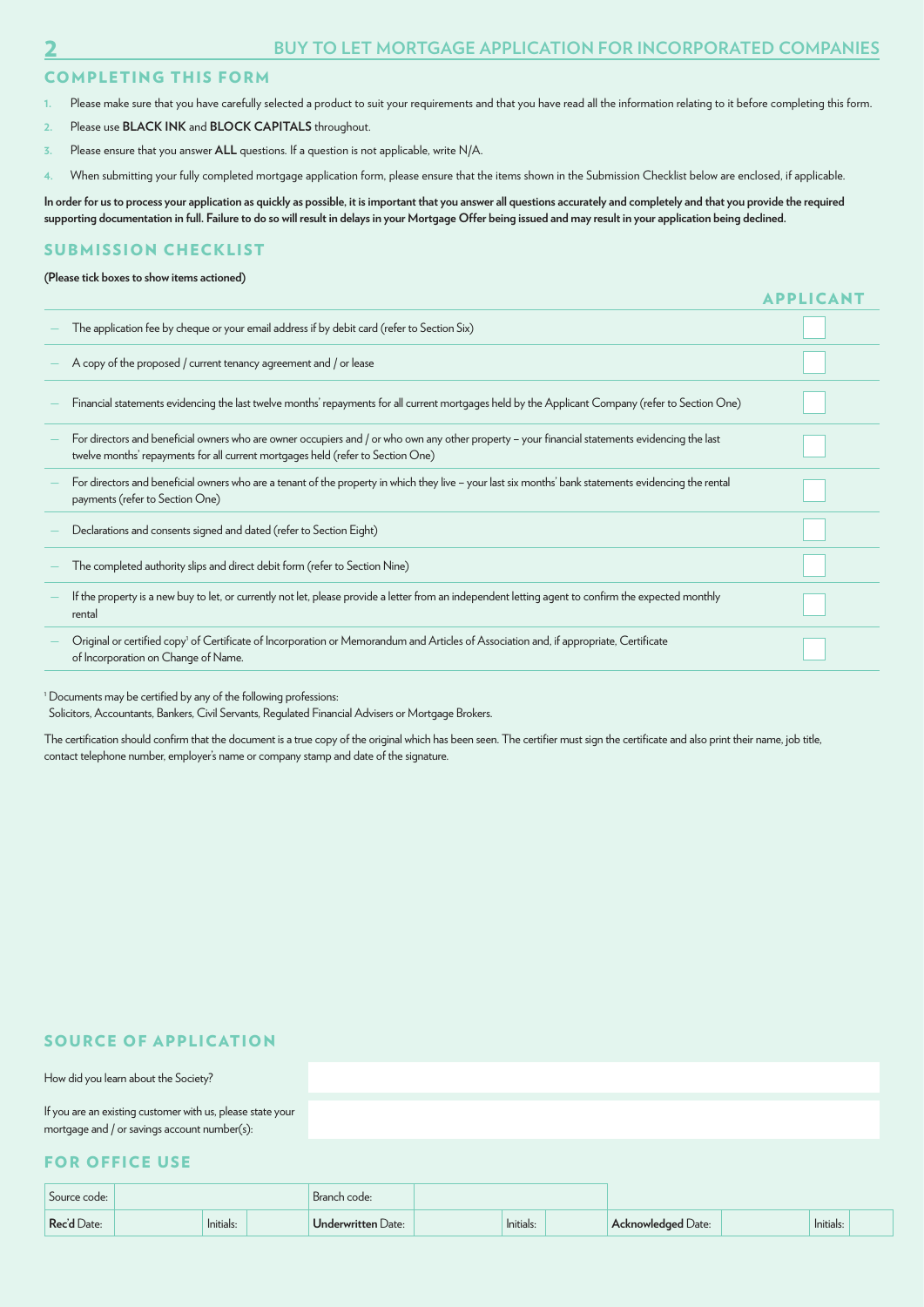# FOR COMPLETION BY INTERMEDIARY ONLY

This section must be completed in full when an application is submitted to the Family Building Society via an intermediary.

| NAME:                                                                                          |                                                                                                                                                                                                                                                                                                                                                                      |
|------------------------------------------------------------------------------------------------|----------------------------------------------------------------------------------------------------------------------------------------------------------------------------------------------------------------------------------------------------------------------------------------------------------------------------------------------------------------------|
| <b>INDIVIDUAL REFERENCE NO:</b>                                                                |                                                                                                                                                                                                                                                                                                                                                                      |
| FIRM:                                                                                          |                                                                                                                                                                                                                                                                                                                                                                      |
| FIRM REFERENCE NO:                                                                             |                                                                                                                                                                                                                                                                                                                                                                      |
| <b>ADDRESS:</b>                                                                                |                                                                                                                                                                                                                                                                                                                                                                      |
| POSTCODE:                                                                                      |                                                                                                                                                                                                                                                                                                                                                                      |
| <b>TELEPHONE NUMBER:</b>                                                                       |                                                                                                                                                                                                                                                                                                                                                                      |
| <b>FAX NUMBER:</b>                                                                             |                                                                                                                                                                                                                                                                                                                                                                      |
| EMAIL:                                                                                         |                                                                                                                                                                                                                                                                                                                                                                      |
| THE FAMILY BUILDING SOCIETY<br><b>INTERMEDIARY REFERENCE CODE:</b>                             |                                                                                                                                                                                                                                                                                                                                                                      |
| NAME OF PRINCIPAL IF FIRM NOT<br><b>DIRECTLY AUTHORISED:</b>                                   |                                                                                                                                                                                                                                                                                                                                                                      |
| PRINCIPAL'S FIRM REFERENCE NO:                                                                 |                                                                                                                                                                                                                                                                                                                                                                      |
| PRINCIPAL'S ADDRESS:                                                                           |                                                                                                                                                                                                                                                                                                                                                                      |
| POSTCODE:                                                                                      |                                                                                                                                                                                                                                                                                                                                                                      |
| PROC FEE PAYMENT DETAILS FOLLOWING COMPLETION TO:                                              |                                                                                                                                                                                                                                                                                                                                                                      |
|                                                                                                | (Please note, if the application is being submitted via a packager, network or mortgage club, please provide their bank details).                                                                                                                                                                                                                                    |
| <b>ACCOUNT NAME:</b>                                                                           |                                                                                                                                                                                                                                                                                                                                                                      |
| SORT CODE:                                                                                     |                                                                                                                                                                                                                                                                                                                                                                      |
| <b>ACCOUNT NUMBER:</b>                                                                         |                                                                                                                                                                                                                                                                                                                                                                      |
| LEVEL OF ADVICE GIVEN TO BORROWER:                                                             | <b>EXECUTION ONLY</b><br><b>ADVICE AND RECOMMENDATION</b>                                                                                                                                                                                                                                                                                                            |
| HOW WAS YOUR ADVICE GIVEN TO THE<br><b>BORROWER?</b>                                           | FACE TO FACE, SUBSEQUENTLY BEING CONFIRMED IN WRITING                                                                                                                                                                                                                                                                                                                |
|                                                                                                | OVER THE TELEPHONE, SUBSEQUENTLY BEING CONFIRMED IN WRITING                                                                                                                                                                                                                                                                                                          |
|                                                                                                | <b>IN WRITING ONLY</b>                                                                                                                                                                                                                                                                                                                                               |
| IF YOU ARE CHARGING THE BORROWER A FEE FOR YOUR SERVICE:                                       |                                                                                                                                                                                                                                                                                                                                                                      |
| HOW MUCH IS YOUR FEE?                                                                          | £                                                                                                                                                                                                                                                                                                                                                                    |
| IS YOUR FEE REFUNDABLE?                                                                        | <b>YES</b><br><b>NO</b>                                                                                                                                                                                                                                                                                                                                              |
| WHEN IS THE FEE TO BE PAID?                                                                    | <b>ON APPLICATION</b><br><b>ON COMPLETION</b>                                                                                                                                                                                                                                                                                                                        |
|                                                                                                | DOES THE BORROWER HAVE TO PURCHASE ANY INSURANCE PRODUCTS THROUGH YOUR FIRM?<br><b>YES</b><br><b>NO</b>                                                                                                                                                                                                                                                              |
|                                                                                                | HOW MUCH OF YOUR COMMISSION FROM FAMILY BUILDING SOCIETY WILL YOU PAY TO THE CUSTOMER?<br>£                                                                                                                                                                                                                                                                          |
| IF YES, GIVE DETAILS:                                                                          |                                                                                                                                                                                                                                                                                                                                                                      |
| application form is reasonable.                                                                | I confirm that the information given above is correct and that any third party who arranged, advised on or introduced this mortgage is either authorised by the Financial Conduct<br>Authority to arrange, advise on or introduce mortgages, as appropriate, or is exempt from authorisation. Based on my knowledge of the customer the information contained in the |
| have read and understood the Society's Terms of Business and that I agree to be bound by them. | All mortgage applications submitted by intermediaries are subject to the Society's Terms of Business, which can be found on the Forms page of our website. I confirm that I                                                                                                                                                                                          |

| $\sim$ $\sim$ $\sim$<br>TURE:<br>' SIGNAT.<br>DAIE:<br> V <br>レレ |
|------------------------------------------------------------------|
|------------------------------------------------------------------|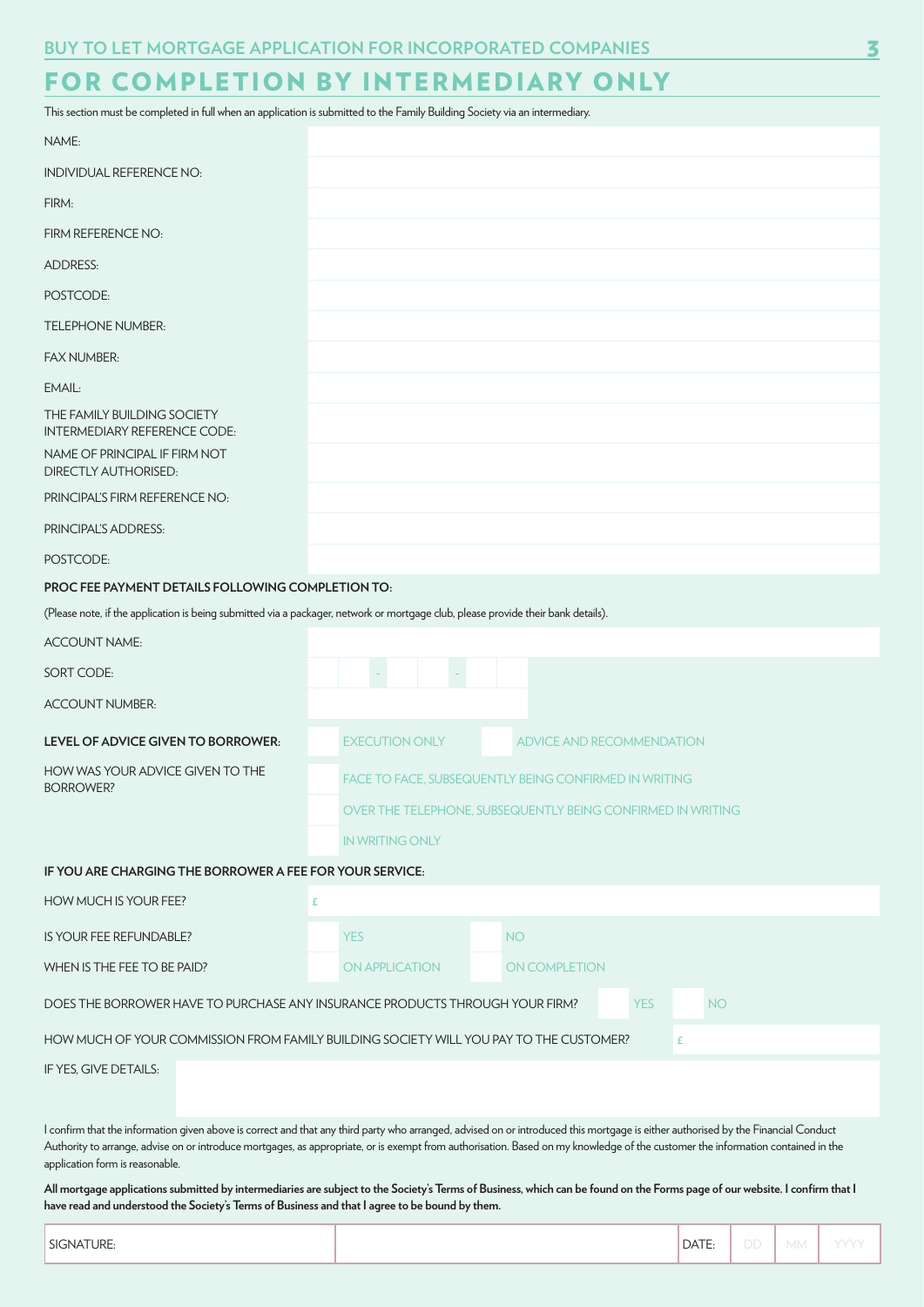# SECTION ONE

| _ _ _ _ _ _                                                                                                              |                |
|--------------------------------------------------------------------------------------------------------------------------|----------------|
| <b>COMPANY NAME:</b>                                                                                                     |                |
| <b>COMPANY REGISTRATION NUMBER:</b>                                                                                      |                |
| ADDRESS:                                                                                                                 |                |
| POSTCODE:                                                                                                                |                |
| <b>NATURE OF BUSINESS:</b><br>Please provide a detailed description of the main activities the<br>company is involved in |                |
| PLEASE LIST ALL COUNTRIES IN WHICH THE COMPANY<br>TRADES / IS ACTIVE:                                                    |                |
| <b>TRADING SINCE:</b>                                                                                                    | DD / MM / YYYY |
| SIC CODE <sup>2</sup>                                                                                                    |                |

<sup>2</sup> This must be either 68100 (Buying and selling of own real estate) or 68209 (Other letting and operating of own or leased real estate). The company must be a SPV Limited **Company registered in England and Wales.**

### DIRECTOR AND BENEFICIAL OWNER DETAILS

Please provide the following details in respect of all Directors and all other persons with an interest in the company of 25% or more by way of shareholding, voting rights or rights to receive profits or who otherwise exercises control over the management of the company. If there are more than two, please complete the Director and Beneficial Owner sections on pages 4 and 5 of an additional application form and ensure the named individuals also sign Section Eight (Declarations and Consents).

|                                                                                                                                                                                                | <b>ONE</b> |                               |        |  |               | <b>TWO</b> |                |                |                               |  |               |               |
|------------------------------------------------------------------------------------------------------------------------------------------------------------------------------------------------|------------|-------------------------------|--------|--|---------------|------------|----------------|----------------|-------------------------------|--|---------------|---------------|
| TITLE:                                                                                                                                                                                         |            | MR / MRS / MISS / MS / OTHER: |        |  |               |            |                |                | MR / MRS / MISS / MS / OTHER: |  |               |               |
| <b>SURNAME:</b>                                                                                                                                                                                |            |                               |        |  |               |            |                |                |                               |  |               |               |
| FIRST NAME(S):                                                                                                                                                                                 |            |                               |        |  |               |            |                |                |                               |  |               |               |
| <b>DATE OF BIRTH:</b>                                                                                                                                                                          |            | DD / MM / YYYY                |        |  |               |            | DD / MM / YYYY |                |                               |  |               |               |
| <b>MARITAL STATUS:</b>                                                                                                                                                                         |            |                               |        |  |               |            |                |                |                               |  |               |               |
| NATIONALITY <sup>3</sup> :                                                                                                                                                                     |            | <b>BRITISH</b>                | OTHER: |  |               |            |                | <b>BRITISH</b> | OTHER:                        |  |               |               |
| <b>BUSINESS TELEPHONE NUMBER:</b>                                                                                                                                                              |            |                               |        |  |               |            |                |                |                               |  |               |               |
| HOME TELEPHONE NUMBER:                                                                                                                                                                         |            |                               |        |  |               |            |                |                |                               |  |               |               |
| <b>MOBILE TELEPHONE NUMBER:</b>                                                                                                                                                                |            |                               |        |  |               |            |                |                |                               |  |               |               |
| <b>EMAIL ADDRESS:</b>                                                                                                                                                                          |            |                               |        |  |               |            |                |                |                               |  |               |               |
| % SHAREHOLDING / VOTING<br>RIGHTS / RIGHTS TO RECEIVE<br>PROFIT (AS APPLICABLE):                                                                                                               |            |                               |        |  |               |            |                |                |                               |  |               |               |
| $^3$ If you are a non UK National we may need to see your passport certified by either a regulated or professional person e.g. Financial Adviser or Solicitor. If we do, we will let you know. |            |                               |        |  |               |            |                |                |                               |  |               |               |
| <b>ABOUT YOUR HOME</b>                                                                                                                                                                         |            |                               |        |  |               |            |                |                |                               |  |               |               |
| <b>CURRENT ADDRESS:</b><br>(If you reside outside the United<br>Kingdom, the application cannot be<br>considered)                                                                              |            |                               |        |  |               |            |                |                |                               |  |               |               |
| POSTCODE:                                                                                                                                                                                      |            |                               |        |  |               |            |                |                |                               |  |               |               |
| TERMS OF OCCUPANCY:                                                                                                                                                                            |            | <b>OWNER</b>                  |        |  | <b>TENANT</b> |            |                | <b>OWNER</b>   |                               |  | <b>TENANT</b> |               |
| (If owner, provide mortgage details below<br>where applicable. If tenant or lodger,<br>provide current tenancy details below)                                                                  | OTHER:     |                               |        |  |               |            | OTHER:         |                |                               |  |               |               |
| <b>LENGTH OF TIME AT CURRENT</b><br>ADDRESS <sup>4</sup> :                                                                                                                                     |            | <b>YEARS</b>                  |        |  | <b>MONTHS</b> |            |                |                | <b>YEARS</b>                  |  |               | <b>MONTHS</b> |

4 **If you have been living at your current address for less than three years, we will need to know your previous address(es). Please provide full details in Section Seven.**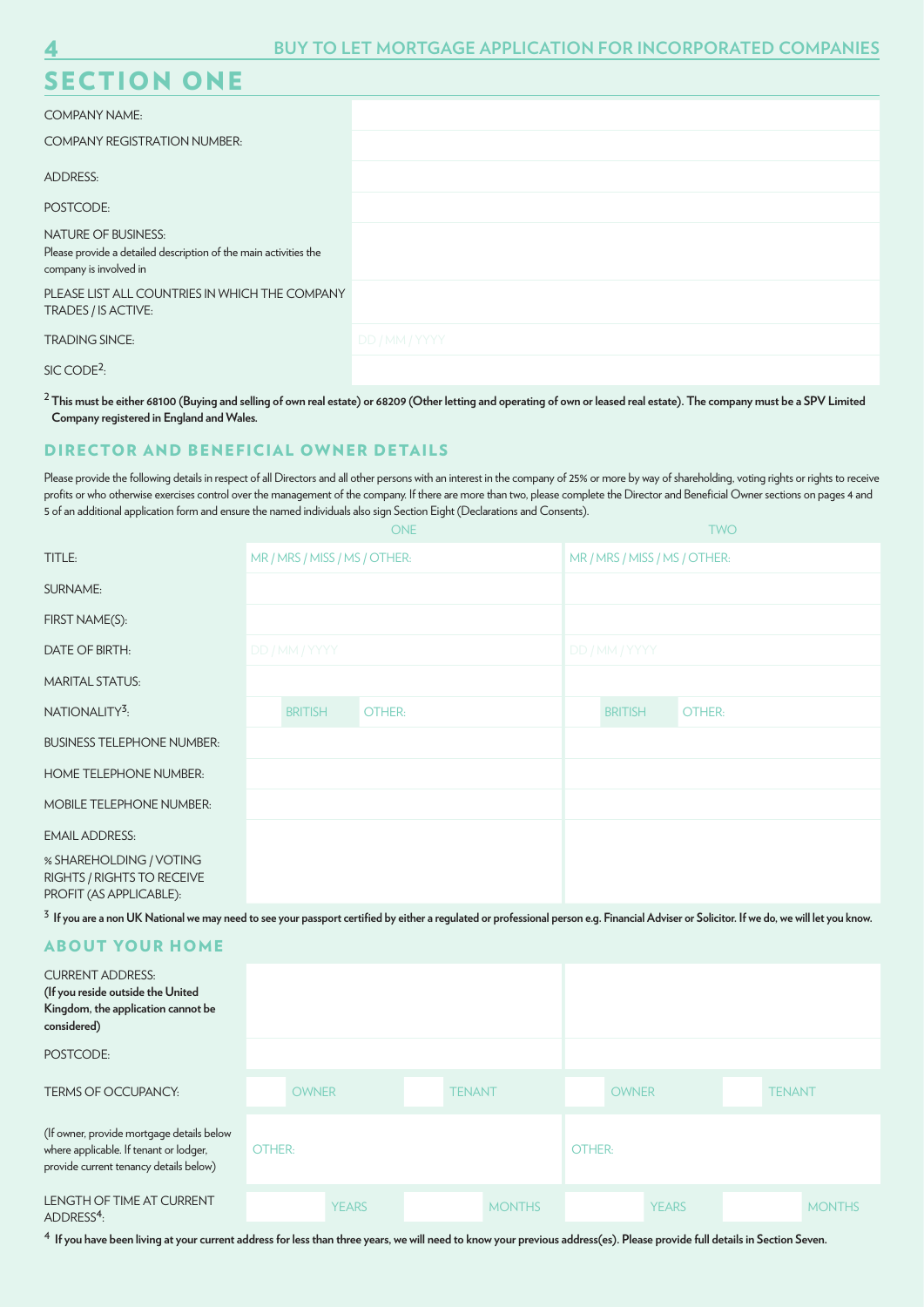## **BUY TO LET MORTGAGE APPLICATION FOR INCORPORATED COMPANIES 5**

| IF OWNER, DO YOU OWN IT OUTRIGHT?                                                          | <b>YES</b> | <b>NO</b> | <b>YES</b> | NO. |
|--------------------------------------------------------------------------------------------|------------|-----------|------------|-----|
| <b>ESTIMATED PROPERTY VALUE:</b>                                                           |            |           |            |     |
| IF NOT OWNED OUTRIGHT.<br>NAME OF LENDER:                                                  |            |           |            |     |
| <b>CURRENT AMOUNT OUTSTANDING:</b><br>(including any redemption interest if<br>applicable) |            |           |            |     |

Please note, if you have any other borrowings secured against the property please provide full details in Section Seven. If you have had your current first or main mortgage for less than three years we will need further information from you about the basis under which you were residing at your previous address(es). Please provide full details in Section Seven.

#### DIRECTORS AND BENEFICIAL OWNERS DISCLOSURE

#### **Have you ever:**

| HAD A COURT ORDER FOR DEBT REGISTERED AGAINST YOU OR ARE ANY SUCH PROCEEDINGS                                                                              | <b>YES</b> | <b>NO</b> | <b>YES</b> | NO.             |
|------------------------------------------------------------------------------------------------------------------------------------------------------------|------------|-----------|------------|-----------------|
| PENDING? IF YES, A CERTIFICATE OF SATISFACTION MUST BE PRESENTED TO THE SOCIETY.<br>MADE ARRANGEMENTS WITH CREDITORS OR BEEN MADE BANKRUPT OR ARE ANY SUCH |            |           |            |                 |
| PROCEEDINGS PENDING?                                                                                                                                       | <b>YES</b> | <b>NO</b> | <b>YES</b> | NO.             |
| HAD A PAYDAY LOAN?                                                                                                                                         | <b>YES</b> | <b>NO</b> | <b>YES</b> | NO.             |
| HAD A MORTGAGE APPLICATION ON A PROPERTY REFUSED?                                                                                                          | <b>YES</b> | <b>NO</b> | <b>YES</b> | NO <sub>1</sub> |
| BEEN IN EXCESS OF TWO MONTHLY PAYMENTS IN ARREARS WITH ANY CREDIT OR MORTGAGE<br>AGREEMENTS OR HAD A MORTGAGED PROPERTY REPOSSESSED?                       | <b>YES</b> | <b>NO</b> | <b>YES</b> | <b>NO</b>       |

**If you have answered YES to any of the above, please provide further details in Section Seven.**

## OTHER PROPERTIES OWNED

|                                                                                                                                                                                                       | <b>PROPERTY ONE</b>                                                                                      |                         | <b>PROPERTY ONE</b> |            |           |
|-------------------------------------------------------------------------------------------------------------------------------------------------------------------------------------------------------|----------------------------------------------------------------------------------------------------------|-------------------------|---------------------|------------|-----------|
| DOES THE APPLICANT COMPANY<br>OWN ANY OTHER PROPERTIES? IF<br>YES, PLEASE PROVIDE DETAILS<br>(If the company owns more than two<br>other properties, please provide full<br>details in Section Seven) |                                                                                                          |                         |                     |            |           |
| ADDRESS OF PROPERTY:                                                                                                                                                                                  |                                                                                                          |                         |                     |            |           |
| POSTCODE:                                                                                                                                                                                             |                                                                                                          |                         |                     |            |           |
| <b>ESTIMATED PROPERTY VALUE:</b>                                                                                                                                                                      | £                                                                                                        |                         | £                   |            |           |
| ARE THERE MORTGAGES ON THIS PROPERTY?                                                                                                                                                                 | (If there is more than one other mortgage please provide the lender details, as below, in Section Seven) | <b>YES</b><br><b>NO</b> |                     | <b>YES</b> | <b>NO</b> |
| <b>NAME OF LENDER:</b>                                                                                                                                                                                |                                                                                                          |                         |                     |            |           |
| <b>ADDRESS OF LENDER:</b>                                                                                                                                                                             |                                                                                                          |                         |                     |            |           |
| POSTCODE:                                                                                                                                                                                             |                                                                                                          |                         |                     |            |           |
| <b>ACCOUNT NUMBER:</b>                                                                                                                                                                                |                                                                                                          |                         |                     |            |           |
| DATE LOAN(S) COMMENCED:<br>(including any additional loans)                                                                                                                                           |                                                                                                          |                         |                     |            |           |
| <b>CURRENT AMOUNT</b><br><b>OUTSTANDING:</b>                                                                                                                                                          | £                                                                                                        |                         | £                   |            |           |
| <b>MONTHLY PAYMENT:</b>                                                                                                                                                                               | £                                                                                                        |                         | £                   |            |           |
| <b>SECTION TWO</b>                                                                                                                                                                                    |                                                                                                          |                         |                     |            |           |

## INCOME

HOW IS THE COMPANY'S INCOME DERIVED?

**Please provide the last three years' certified accounts for the applicant company, where available.**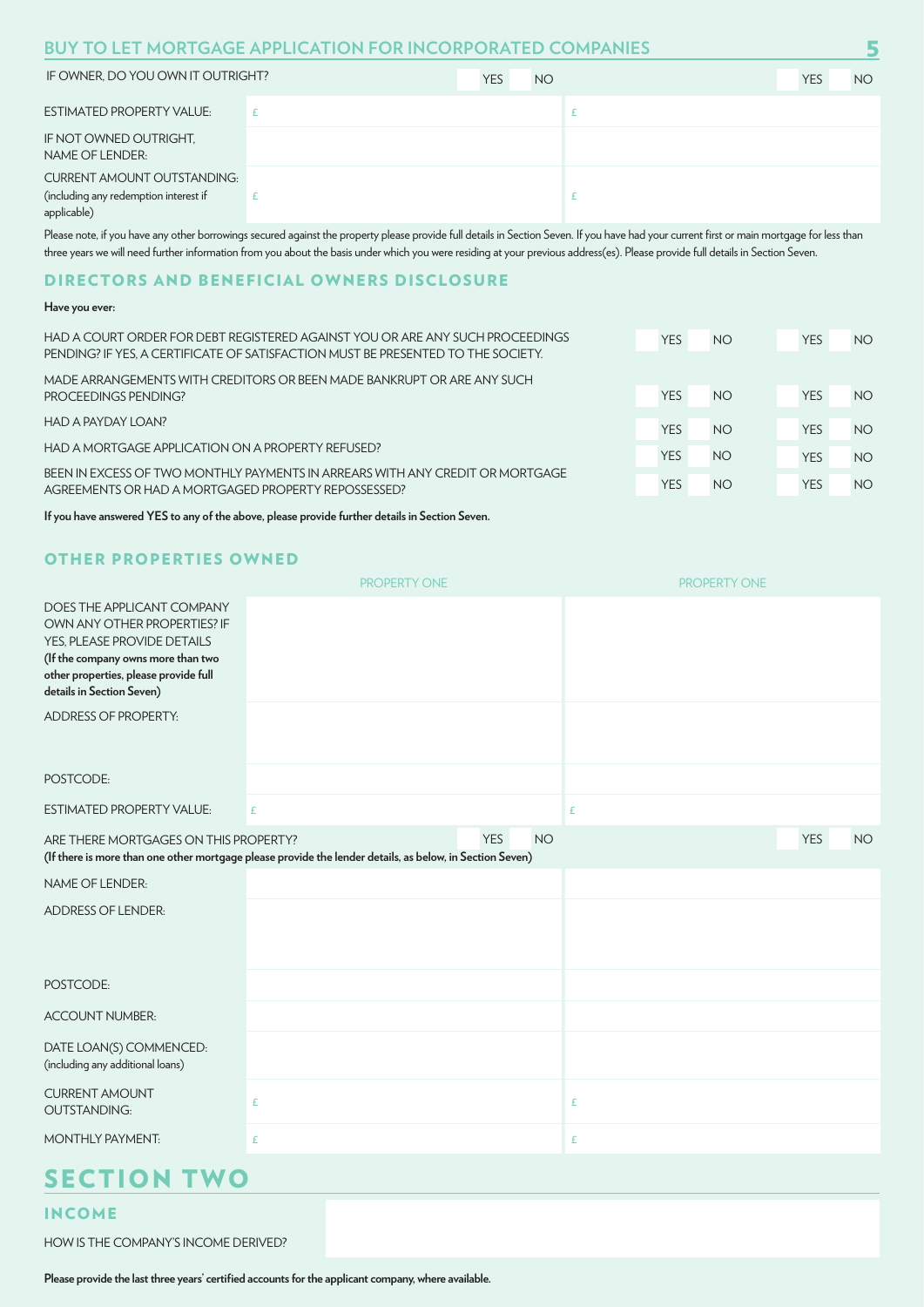| <b>OTHER COMPANY BORROWING</b>                              | e.g. non-property loans, overdraft, HP, lease and asset finance or factoring. |                         |                |     |           |  |  |  |
|-------------------------------------------------------------|-------------------------------------------------------------------------------|-------------------------|----------------|-----|-----------|--|--|--|
| <b>NAME OF LENDER:</b>                                      |                                                                               |                         |                |     |           |  |  |  |
| <b>ADDRESS OF LENDER:</b>                                   |                                                                               |                         |                |     |           |  |  |  |
|                                                             |                                                                               |                         |                |     |           |  |  |  |
| POSTCODE:                                                   |                                                                               |                         |                |     |           |  |  |  |
| <b>TYPE OF FACILITY:</b>                                    |                                                                               |                         |                |     |           |  |  |  |
| ORIGINAL AMOUNT OF FACILITY:                                | £                                                                             |                         | £              |     |           |  |  |  |
| DATE FACILITY COMMENCED:                                    | DD / MM / YYYY                                                                |                         | DD / MM / YYYY |     |           |  |  |  |
| IS THE FACILITY SECURED IN ANYWAY?                          |                                                                               | <b>NO</b><br><b>YES</b> |                | YES | <b>NO</b> |  |  |  |
| IF YES, PLEASE PROVIDE DETAILS<br>OF THE SECURITY PROVIDED: |                                                                               |                         |                |     |           |  |  |  |
|                                                             |                                                                               |                         |                |     |           |  |  |  |
| <b>CURRENT AMOUNT</b><br><b>OUTSTANDING:</b>                | £                                                                             |                         | £              |     |           |  |  |  |
| MONTHLY REPAYMENT<br>(IF APPLICABLE):                       | £                                                                             |                         | £              |     |           |  |  |  |
| <b>SECTION THREE</b>                                        |                                                                               |                         |                |     |           |  |  |  |

### THE PROPERTY

| <b>MORTGAGED:</b>                                                                                   | ADDRESS OF THE PROPERTY TO BE                           |                                                     |                       |           |  |                       |                                             |           |                               |            |           |
|-----------------------------------------------------------------------------------------------------|---------------------------------------------------------|-----------------------------------------------------|-----------------------|-----------|--|-----------------------|---------------------------------------------|-----------|-------------------------------|------------|-----------|
| POSTCODE:                                                                                           |                                                         |                                                     |                       |           |  |                       |                                             |           |                               |            |           |
| If you have a mortgage secured against this property, please provide full details in Section Seven. |                                                         |                                                     |                       |           |  |                       |                                             |           |                               |            |           |
| <b>DESCRIPTION OF PROPERTY:</b>                                                                     |                                                         |                                                     | <b>DETACHED HOUSE</b> |           |  |                       | <b>PURPOSE-BUILT FLAT</b>                   |           | <b>DETACHED BUNGALOW</b>      |            |           |
|                                                                                                     |                                                         | <b>SEMI-DETACHED HOUSE</b>                          |                       |           |  | <b>CONVERTED FLAT</b> |                                             |           | <b>SEMI-DETACHED BUNGALOW</b> |            |           |
|                                                                                                     |                                                         |                                                     | <b>TERRACED HOUSE</b> |           |  | OTHER:                |                                             |           |                               |            |           |
| <b>CONSTRUCTION OF PROPERTY:</b>                                                                    |                                                         |                                                     | <b>WALLS</b>          |           |  | <b>ROOF</b>           |                                             |           |                               |            |           |
| ACCOMMODATION:                                                                                      |                                                         | <b>RECEPTION ROOMS</b>                              |                       |           |  | <b>KITCHENS</b>       |                                             |           | <b>BEDROOMS</b>               |            |           |
|                                                                                                     |                                                         | <b>BATHROOMS</b>                                    |                       |           |  | <b>TOILETS</b>        |                                             |           | <b>OTHER</b>                  |            |           |
| <b>ACCOMMODATION OF PROPERTY:</b>                                                                   |                                                         | NUMBER OF HABITABLE ROOMS EXCLUDING WCS             |                       |           |  |                       |                                             |           | NUMBER OF BEDROOMS            |            |           |
| IF A FLAT OR MAISONETTE:                                                                            |                                                         | NUMBER OF FLOORS IN THE WHOLE BUILDING <sup>4</sup> |                       |           |  |                       |                                             |           | <b>FLOOR NUMBER OF FLAT</b>   |            |           |
| <b>NATURE OF PROPERTY:</b>                                                                          | <b>MORE THAN FOUR BEDROOMS?</b>                         |                                                     | <b>YES</b>            | <b>NO</b> |  |                       | <b>MORE THAN ONE KITCHEN?</b>               |           |                               | <b>YES</b> | <b>NO</b> |
|                                                                                                     | IN NON-RESIDENTIAL AREA?                                |                                                     | <b>YES</b>            | <b>NO</b> |  |                       | <b>COMMERCIAL PREMISES ON GROUND FLOOR?</b> |           |                               | <b>YES</b> | <b>NO</b> |
|                                                                                                     | <b>STUDIO FLAT?</b>                                     |                                                     | <b>YES</b>            | <b>NO</b> |  |                       |                                             |           |                               |            |           |
| IF A HOUSE:                                                                                         | THREE OR MORE FLOORS, INCLUDING ATTIC AND BASEMENT?     |                                                     |                       |           |  |                       | <b>YES</b>                                  | <b>NO</b> |                               |            |           |
|                                                                                                     | IF YES. WILL THERE BE MORE THAN FOUR TENANTS OCCUPYING? |                                                     |                       |           |  |                       | <b>YES</b>                                  | <b>NO</b> |                               |            |           |
| IF A FLAT OR MAISONETTE: NUMBER OF FLOORS IN THE WHOLE BUILDING <sup>5</sup>                        |                                                         |                                                     |                       |           |  | <b>COUNCIL BUILT</b>  | <b>YES</b>                                  |           | NO FLOOR NUMBER OF FLAT       |            |           |

5 **If the number of floors in the whole building exceeds four, application cannot be considered unless the property is in Central London.**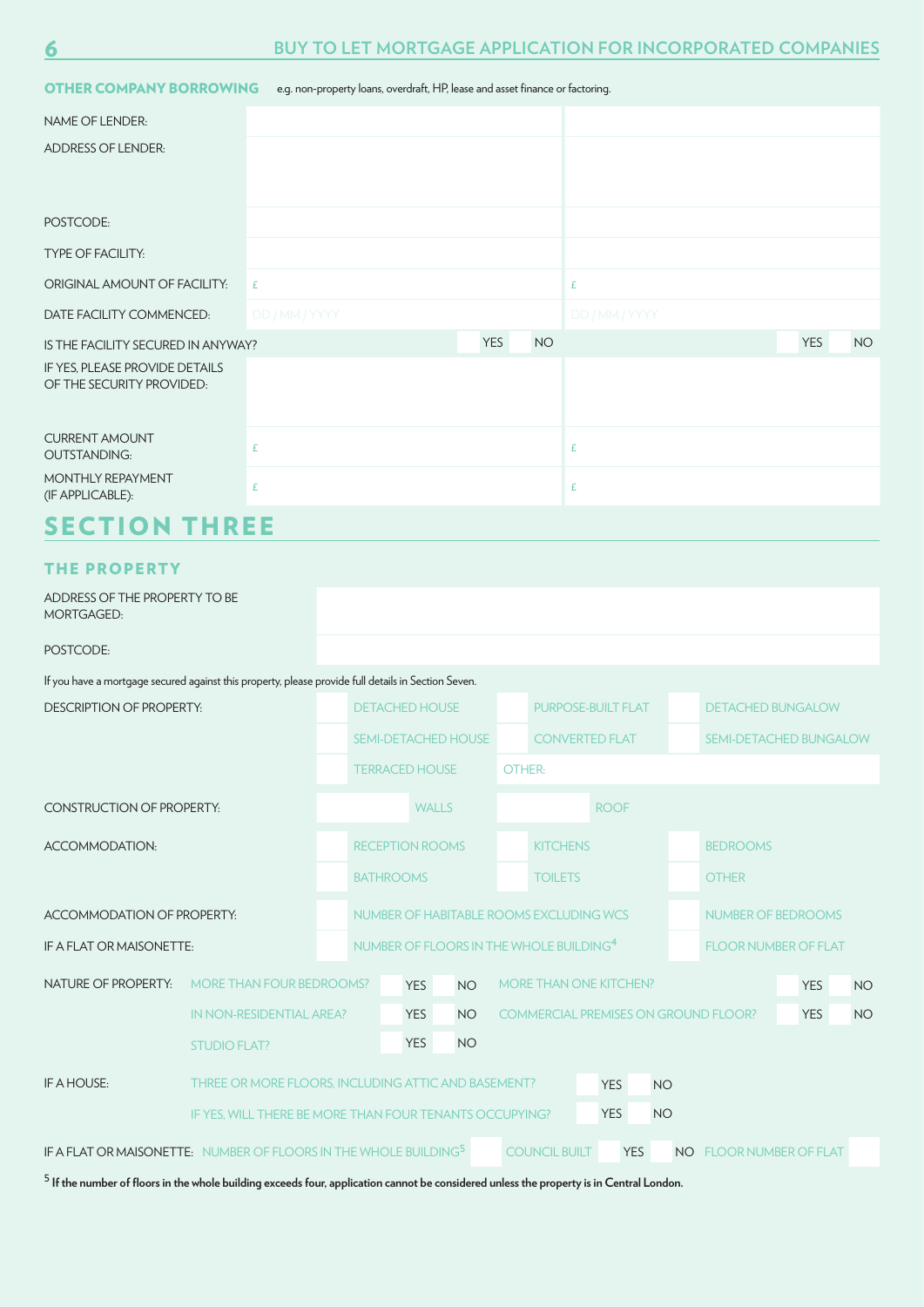| <b>BUY TO LET MORTGAGE APPLICATION FOR INCORPORATED COMPANIES</b>                                                                                                                                                                                    |                                         |                                                                                                                                                                |                                                                      |                                                                                                                                  |           |  |  |  |
|------------------------------------------------------------------------------------------------------------------------------------------------------------------------------------------------------------------------------------------------------|-----------------------------------------|----------------------------------------------------------------------------------------------------------------------------------------------------------------|----------------------------------------------------------------------|----------------------------------------------------------------------------------------------------------------------------------|-----------|--|--|--|
| YEAR PROPERTY BUILT:                                                                                                                                                                                                                                 | YYYY                                    | If built in the last 10 years, is there an approved Builder's Guarantee in force or a<br>supervising Chartered Architect's / Surveyor's certificate available? |                                                                      |                                                                                                                                  |           |  |  |  |
| <b>IS THE PROPERTY?</b>                                                                                                                                                                                                                              | <b>FREEHOLD</b>                         | <b>LEASEHOLD</b>                                                                                                                                               |                                                                      |                                                                                                                                  |           |  |  |  |
| IF LEASEHOLD, WHAT IS THE UNEXPIRED LEASE?<br>A minimum of 70 years unexpired is required                                                                                                                                                            | YYYY<br><b>YEARS</b>                    | <b>ANNUAL GROUND RENT</b><br>£                                                                                                                                 | £                                                                    | ANNUAL MAINTENANCE /<br><b>SERVICE CHARGE</b>                                                                                    |           |  |  |  |
| IS THE PROPERTY TO BE LET EITHER ON OR SHORTLY AFTER THE COMPLETION OF THE MORTGAGE?                                                                                                                                                                 |                                         |                                                                                                                                                                |                                                                      |                                                                                                                                  |           |  |  |  |
| IF NO, PLEASE EXPLAIN:                                                                                                                                                                                                                               |                                         |                                                                                                                                                                |                                                                      |                                                                                                                                  |           |  |  |  |
| WHAT IS OR WILL BE THE MONTHLY RENT?                                                                                                                                                                                                                 | £                                       | the subject property with this application.                                                                                                                    | You will need to supply copies of the relevant tenancy agreement for |                                                                                                                                  |           |  |  |  |
| Please note, If there is more than one tenancy agreement, the application cannot be considered. Also, if the tenant is either a relative or the partner of the mortgage applicant,<br>the application cannot be considered.                          |                                         |                                                                                                                                                                |                                                                      |                                                                                                                                  |           |  |  |  |
| <b>PROPERTY PURCHASE</b> <sup>6</sup>                                                                                                                                                                                                                | <b>PURCHASE PRICE:</b>                  | £                                                                                                                                                              |                                                                      | Please note, minimum residential property value applies,<br>CURRENT PROPERTY VALUE: please refer to product sheet <sup>6</sup> . |           |  |  |  |
| ARE YOU BORROWING OR BEING GIFTED ANY OTHER MONEY TOWARDS THE PURCHASE COSTS APART FROM THIS MORTGAGE?                                                                                                                                               |                                         |                                                                                                                                                                |                                                                      | <b>YES</b>                                                                                                                       | <b>NO</b> |  |  |  |
| IF YES, PLEASE STATE THE AMOUNT:                                                                                                                                                                                                                     | £                                       | IF NO, PLEASE INDICATE SOURCE OF DEPOSIT:                                                                                                                      |                                                                      |                                                                                                                                  |           |  |  |  |
| THE MONTHLY PAYMENT, IF APPLICABLE:                                                                                                                                                                                                                  | £                                       |                                                                                                                                                                |                                                                      |                                                                                                                                  |           |  |  |  |
| ALSO, PLEASE STATE THE NAME OF THE LENDER OR THE PERSON(S)<br>PROVIDING THE MONEY AND IF APPLICABLE YOUR RELATIONSHIP TO<br>THEM:                                                                                                                    |                                         |                                                                                                                                                                |                                                                      |                                                                                                                                  |           |  |  |  |
| IS THE PROPERTY BEING PURCHASED EITHER SUBJECT TO A DISCOUNT / INCENTIVE FROM A DEVELOPER OR UNDER THE<br>COUNCIL RIGHT TO BUY OR OTHER HOUSING DISCOUNT SCHEME? (If YES, a copy of the offer letter detailing the purchase terms will be required). |                                         |                                                                                                                                                                |                                                                      | <b>YES</b>                                                                                                                       | <b>NO</b> |  |  |  |
| <b>PROPERTY REMORTGAGE®</b>                                                                                                                                                                                                                          | <b>CURRENT PROPERTY</b><br><b>VALUE</b> | £                                                                                                                                                              |                                                                      | Please note, minimum residential property value applies,<br>CURRENT PROPERTY VALUE: please refer to product sheet <sup>6</sup> . |           |  |  |  |
| <b>ORIGINAL PURCHASE PRICE:</b>                                                                                                                                                                                                                      | £                                       | <b>ORIGINAL PURCHASE DATE:</b>                                                                                                                                 |                                                                      | DD / MM / YYYY                                                                                                                   |           |  |  |  |
| <b>MORTGAGE AMOUNT OUTSTANDING:</b>                                                                                                                                                                                                                  | £                                       | <b>CURRENT MORTGAGE LENDER:</b>                                                                                                                                |                                                                      |                                                                                                                                  |           |  |  |  |
| WAS THE PURCHASE MADE UNDER A COUNCIL RIGHT TO BUY OR OTHER HOUSING DISCOUNT SCHEME?                                                                                                                                                                 |                                         |                                                                                                                                                                |                                                                      | <b>YES</b>                                                                                                                       | <b>NO</b> |  |  |  |
| IF YES, STATE DISCOUNT ALLOWED AND FULL MARKET VALUE AT THE TIME:                                                                                                                                                                                    |                                         | <b>DISCOUNT:</b>                                                                                                                                               | £                                                                    | <b>MARKET VALUE:</b><br>£                                                                                                        |           |  |  |  |
| HAVE ANY MAJOR ALTERATIONS BEEN MADE TO THE PROPERTY OR ANY ADDITIONAL LAND ACQUIRED SINCE ORIGINAL PURCHASE?                                                                                                                                        |                                         |                                                                                                                                                                |                                                                      | <b>YES</b>                                                                                                                       | NO        |  |  |  |
| IF YES. GIVE DETAILS:                                                                                                                                                                                                                                |                                         |                                                                                                                                                                |                                                                      |                                                                                                                                  |           |  |  |  |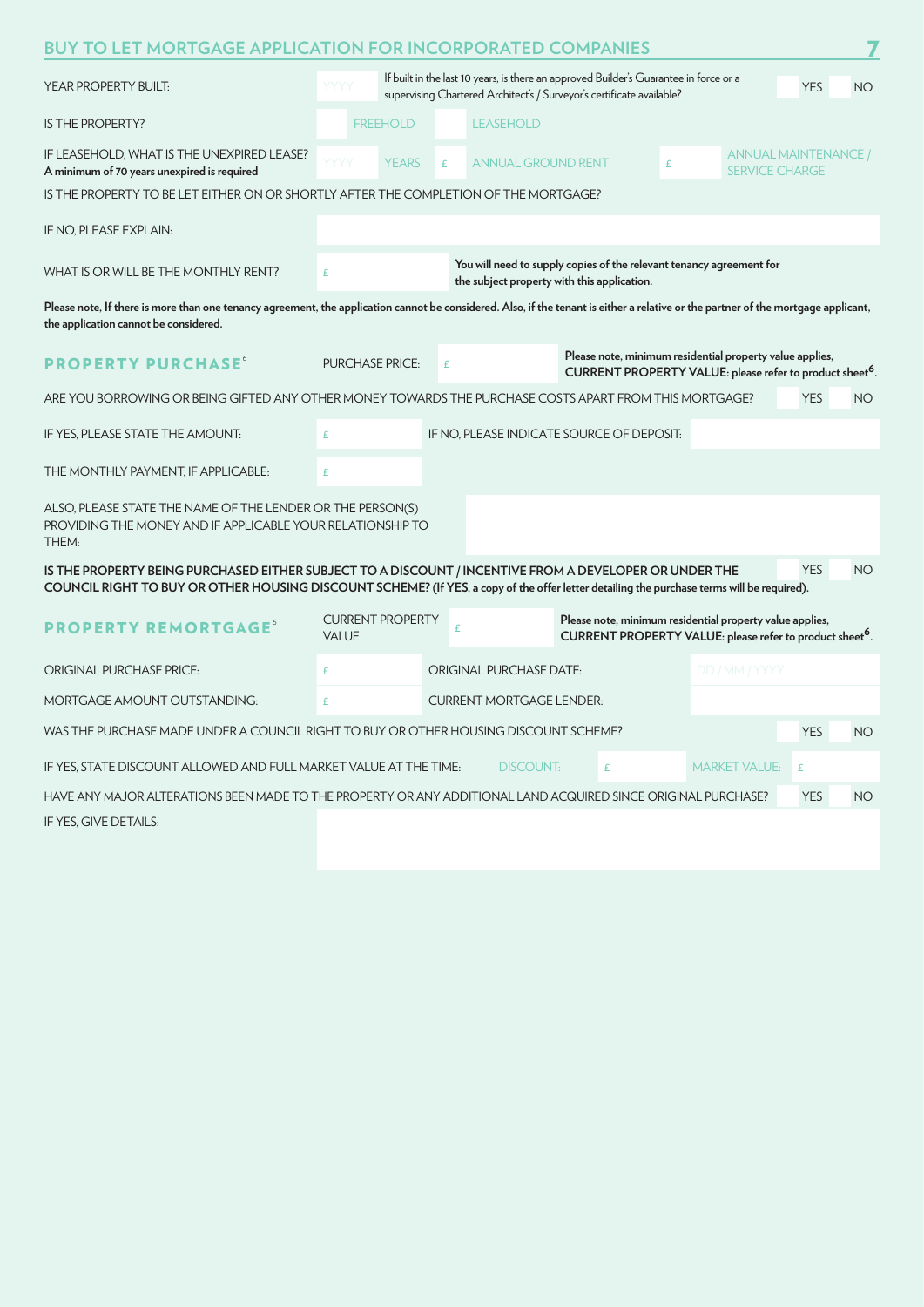# SECTION FOUR

## THE MORTGAGE

#### PRODUCT

PLEASE INDICATE WHICH OF THE SOCIETY'S MORTGAGE PRODUCTS YOU ARE APPLYING FOR BY ENTERING THE DETAILS IN THE BOX OPPOSITE

**PURPOSE OF THE MORTGAGE – IF A REMORTGAGE PLEASE PROVIDE A BREAKDOWN OF HOW FUNDS WILL BE USED:** 

#### MORTGAGE AMOUNT (Minimum amount applies, please refer to product sheet)

WHAT IS THE **TOTAL MORTGAGE AMOUNT** THE COMPANY WOULD LIKE TO BORROW?

**Please note, that if a product fee is payable for the mortgage product you have chosen, the product fee will be deducted from the total mortgage amount on completion. If you would prefer to pay the product fee separately, please contact our New Business Team on 03330 140140 or email newbusiness@familybsoc.co.uk**

| <b>MORTGAGE TERM</b>                                                                                                                                |              |               |            |    |
|-----------------------------------------------------------------------------------------------------------------------------------------------------|--------------|---------------|------------|----|
| OVER WHAT TERM IS THE MORTGAGE REQUIRED?                                                                                                            | <b>YEARS</b> | <b>MONTHS</b> |            |    |
| <b>METHOD OF REPAYMENT</b><br>What is the breakdown of the total mortgage amount between Repayment and Interest Only methods?                       |              |               |            |    |
| MORTGAGE AMOUNT ON REPAYMENT i.e. repayments of capital and interest:                                                                               |              | £             |            |    |
| MORTGAGE AMOUNT ON INTEREST ONLY i.e. payments of interest with capital repaid at end of term:                                                      | £            |               |            |    |
| <b>OCCUPANCY</b><br>HAS A DIRECTOR OR BENEFICIAL OWNER OR A RELATED PERSON OCCUPIED THE PROPERTY AT ANY TIME? <sup>7</sup>                          |              |               | <b>YES</b> | NO |
| IF YES, PLEASE PROVIDE DETAILS:                                                                                                                     |              |               |            |    |
| DOES A DIRECTOR OR BENEFICIAL OWNER OR A RELATED PERSON INTEND TO OCCUPY THE PROPERTY AT ANY TIME<br>AFTER COMPLETION OF THE MORTGAGE? <sup>6</sup> |              |               | <b>YES</b> | NO |
| 7.                                                                                                                                                  |              |               |            |    |

 $<sup>7</sup>$  A 'related person' includes your spouse or civil partner, partner, parent, brother, sister, child, grandparent or grandchild.</sup>

**If YES, the application cannot be considered.**

## SECTION FIVE

## YOUR SOLICITOR

| NAME OF FIRM:        | CONTACT NAME:   |      |           |  |
|----------------------|-----------------|------|-----------|--|
| <b>REFERENCE No:</b> | DX TOWN AND No: |      |           |  |
| ADDRESS:             |                 |      | POSTCODE: |  |
| TELEPHONE:           |                 | FAX: |           |  |
| EMAIL:               |                 |      |           |  |

**Please note, that the Society will use its own Solicitors and, unless special "fees paid" product terms apply, you will be responsible for all of their fees and disbursements.**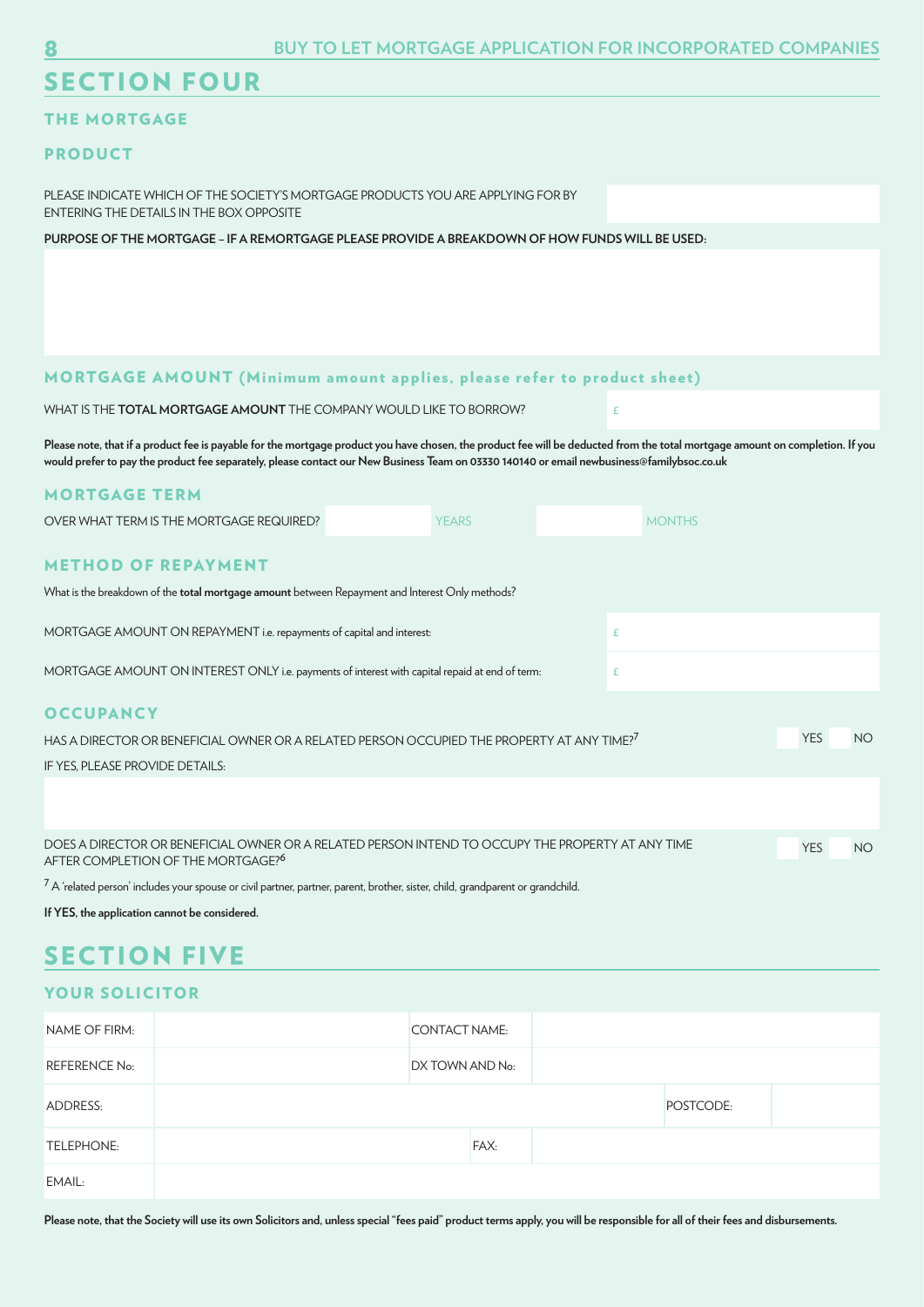# SECTION SIX

The Society operates a Panel of Valuers and will instruct one of the firms to carry out our Valuation Report at your expense. Neither the Society nor the Valuer will accept any liability to you for the contents or accuracy of the Valuation Report.

There is an application fee to be paid which includes a valuation fee, based on the greater of the purchase price or value of the property and £175 to process the application. The current application fee scale for residential investment properties is as follows:

| Up to £200,000      | £380              | £200.001 - £300.000 | £430 | £300.001 - £400.000   | £480  |
|---------------------|-------------------|---------------------|------|-----------------------|-------|
| £400,001 - £500,000 | £535              | £500,001 - £600,000 | £610 | £600.001 - £700.000   | £685  |
| £700.001 - £800.000 | £790              | £800.001 - £900.000 | £895 | £900.001 - £1.000.000 | £1000 |
| Over £1,000,000     | Quoted on reauest |                     |      |                       |       |

The valuer is also able to undertake a RICS HomeBuyers Report or a Full Structural Survey for you in addition to the Mortgage Valuation. The fee for a detailed survey will be payable directly to the valuer concerned. If you have an independent survey carried out, the Society will not be able to use this for mortgage purposes.

IF YOU WOULD LIKE A QUOTATION FOR A MORE DETAILED SURVEY (HomeBuyers or Full Structural)

PLEASE INDICATE: HOMEBUYERS STRUCTURAL

#### **DETAILS OF THE PERSON TO CONTACT FOR ACCESS TO THE PROPERTY BY THE VALUER:**

| <b>CONTACT NAME:</b> |           |                              |  |
|----------------------|-----------|------------------------------|--|
| ADDRESS:             |           | <b>TELEPHONE</b><br>NUMBERS: |  |
|                      | POSTCODE: |                              |  |

Special products, available from time to time, may additionally be subject to a reservation fee and / or product fee. The application fee and / or the reservation fee, if applicable, must be submitted with the application form. Your cheque should be made payable to the "Family Building Society"

and crossed "A / C Payee". If you prefer to pay by debit card, we will send you a link to our secure online payment page by email, when we receive your application form. Please give the email address we should use for this below:

#### CARDHOLDER NAME: (as printed on the card)

CARDHOLDER'S EMAIL ADDRESS:

## SECTION SEVEN

Please use this space to provide any additional information and continue on a separate sheet if necessary.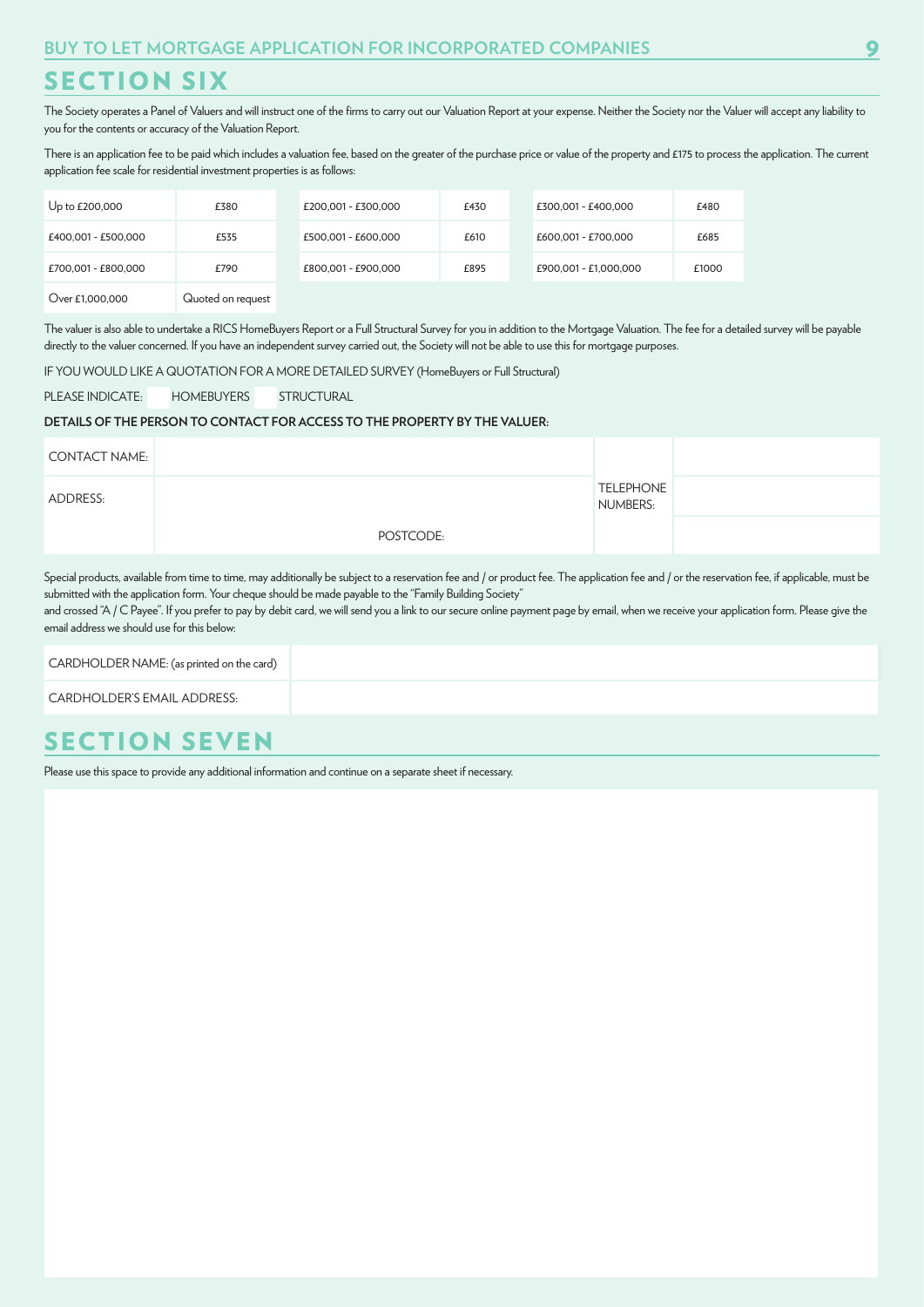# SECTION EIGHT

**This section explains how we will use the information you provide to us and which we obtain from third parties. It should be read in conjunction with our leaflet "How We Use Personal Information" which accompanies this form.** 

## USE OF PERSONAL INFORMATION

- We may contact third parties (including any past / present lender, bank, or other financial institution, employer, pension provider, accountant, landlord, professional adviser named on this form, HM Revenue & Customs or the Department for Work and Pensions) for reference purposes, for confirmation of employment details or to obtain information to confirm any income received and payments made. You give your permission to such third parties to supply the references and to answer the enquiries.
- **2.** To check your credit status and to verify your identity we will make searches about you at a credit reference agency who will supply us with credit and other information, as well as information from the Electoral Register. The agency will record details of the search type (credit or identification) whether or not this application proceeds. Credit searches and other information which is provided to us and / or the credit reference agency, about you and those with whom you are linked financially may be used by the Society and other companies if credit decisions are made about you, or other members of your household. This information may also be used for debt tracing and the prevention of money laundering as well as the management of your account.
- **3.** We may ask you to supply one or more original documents as confirmation of your identity, address or both which we will use together with any electronic checks we may make using the services of a credit reference agency. Any documents provided to us will be recorded and copied as part of our Anti-Money Laundering requirements.
- **4.** To prevent or detect fraud, or to assist in verifying your identity, we may make searches of Group records and at fraud prevention agencies who will supply us with information. We may also pass information to financial and other organisations involved in fraud prevention to protect ourselves and our customers from theft and fraud. Providing accurate information is essential. If you give us false or inaccurate information or we have reason to suspect you of fraud or money laundering, we will record this. The Society, members of the Group and other companies, may use this information if decisions are made about you or others at your address(es) on credit or creditrelated services or motor, household, credit, life or any other insurance facilities. It may also be used for tracing and claims assessment.
- **5.** An "association" between joint applicants and / or any individual identified as your financial partner, will be created at credit reference agencies, which will link your financial records. You and anyone else with whom you have a financial link understand that each other's information will be taken into account in all future applications by either or both of you. This linking will continue until one of you successfully files a"disassociation" at the credit reference agencies. Information held about you by credit reference agencies may already be linked to records relating to one or more of your partners. For the purposes of this application, you may be treated as financially linked and your application will be assessed with reference to any "associated" records.
- **6.** By stating a financial association with another party, you are also declaring that you are entitled to: (i) disclose information about your joint applicant and / or anyone else referred to by you; and (ii) authorise us to search, link and / or record information at credit reference agencies about you and / or anyone else referred to by you.
- **7.** Where you borrow or may borrow from us, we will give details of this application, the loan made, and how you conduct your account (including arrears, defaults and possession proceedings) to one or more credit reference agencies and to fraud prevention bodies.
- **8.** We may disclose any information relating to this application or the mortgage to:
	- Your legal adviser and / or financial adviser and you authorise them to give us any information relevant to our decision to lend. To this extent, you agree to waive any claim to legal privilege to that information
	- Any guarantor(s) or potential guarantor(s) (or to their legal advisers)
	- Any occupier(s) or other person who is required to postpone rights in favour of the Society, to enable them to consider their position and / or to obtain independent legal advice
	- Any potential new borrower(s) (or their legal advisers) in connection with a transfer of equity
	- Any other lender which has a charge secured upon the property, subject to payment of the appropriate fee
	- Regulatory authorities (including regulators of voluntary codes of practice) and any other person / corporate body having a legal right to the information or if the law allows us to do so
	- Our professional advisers, auditors, the insurer of the property and any individual or organisation that we contract or employ to provide goods or services to us
	- A third party to whom we transfer or may transfer our rights and duties under the mortgage contract, or their advisers, to assist such a third party in deciding whether to proceed.
- **9.** If we require an indemnity from an insurance company in relation to the advance, we may disclose to such company any information contained in this form relating to this application or the mortgage.
- **10.** We may pass the information on this form and details of any claim you may make to Insurance Database Services Limited (IDS Ltd) who may pass this information to other insurers. IDS Ltd may also pass to us information it has received from other insurers about claims involving anyone insured under the policy.
- **11.** We may monitor or record any communications you have with us in the interests of staff training, customer service and security.
- **12.** Any personal information which you or others provide to us will be held on computer and in other manual and electronic forms and will be kept after your mortgage account is closed. The information may be used in the following ways:
	- To assist us in assessing your application and, if it is accepted, to assist us in providing the account or service for which you have applied
	- To assist us in making credit decisions and establishing identity, where necessary
	- For fraud prevention and detection and / or to prevent money laundering
	- To assist the insurers in risk assessment and dealing with claims
	- Disclosure to third parties acting as our agent so long as they keep the information confidential
	- Marketing, market research, statistical analysis and general business purposes
	- To help develop and improve the products and services offered to you and other customers. The Society may also share information with other companies within the National Counties Group to help provide you with a high standard of service (for example administrative purposes)
	- If the law permits it or it is in the public interest.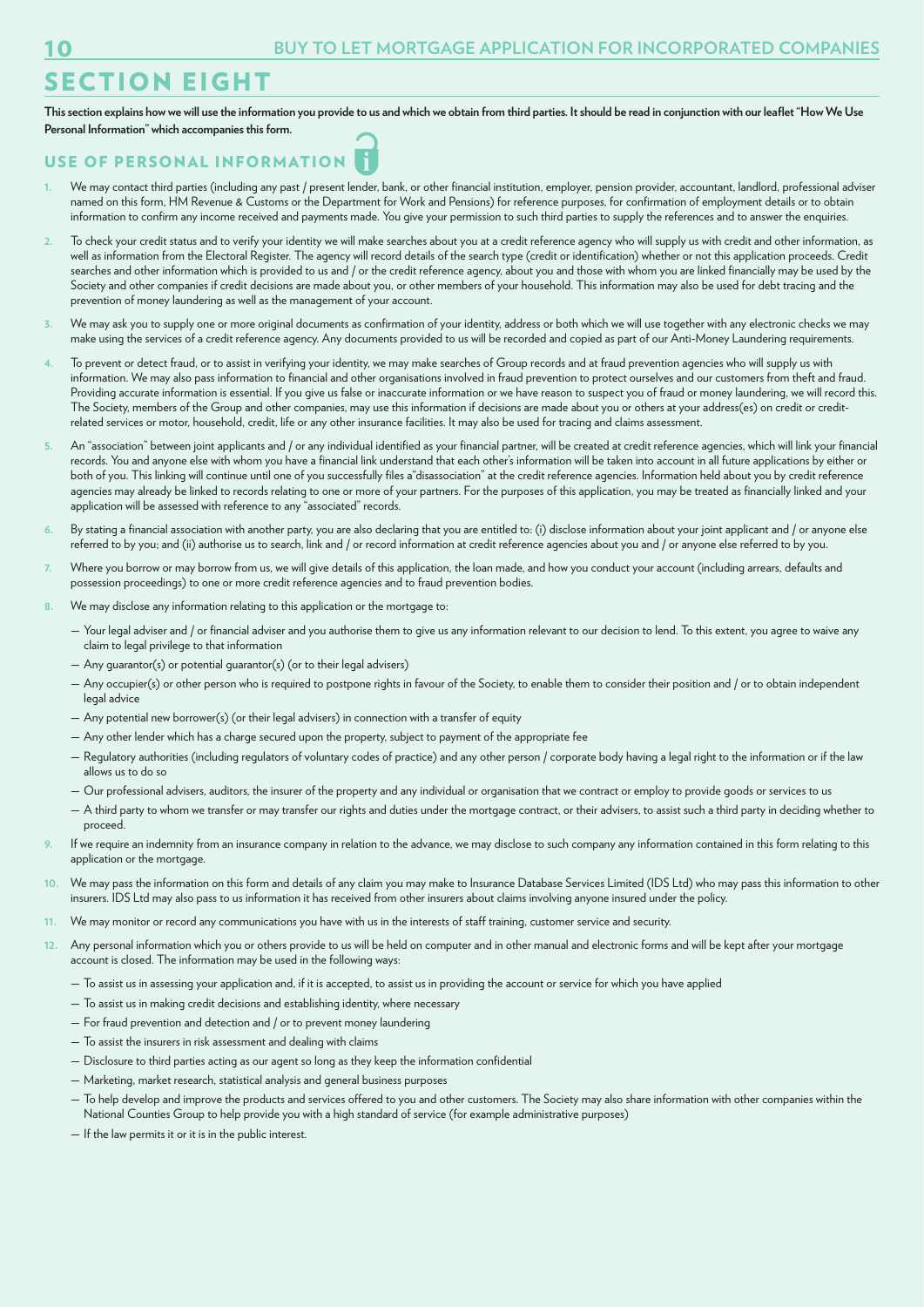#### DECLARATIONS AND CONSENTS

For your own protection and benefit, please carefully read the declarations and consents below before signing in the space provided. If you do not understand any point please **ask for further information.**

#### GENERAL

- **1.** I / We acknowledge that for the purposes of these Declarations and Consents, the "Society" includes its successors in title and assigns.
- **2.** I / We declare that I / we am / are directors or beneficial owners of the applicant company and have power to authorise borrowing and the giving of security.
- **3.** I / We confirm that the information on this form is true to the best of my / our knowledge and belief and that I / we will notify the Society promptly if any of the information on this form changes before the mortgage is completed. I / We will make good any loss which the Society may suffer by acting in reliance on any such information.
- **4.** I / We understand that the Society will require independent legal advice to be taken by any co-owner / adult co-habitee of the property or guarantor who will not receive a financial benefit from all or part of the loan.
- **5.** I / We confirm that we will not enter into any further borrowing secured on the property prior to or after completion of the mortgage without first advising the Society and obtaining the Society's consent in writing.
- **6.** I / We understand and acknowledge that the Society has the right to decline the application without giving any reasons and without giving any refund of fees or related costs. I / We understand that valuation fees that have been paid will be refunded if a valuation is cancelled prior to the valuer's visit to the property otherwise the fee is not normally refundable except in exceptional circumstances and at the Society's sole discretion.
- **7.** I / We agree that I / we will pay to the Society all sums due in respect of application fees, reservation fees, product fees, arrangement fees and legal expenses arising out of this application, whether or not any mortgage offer is either issued or completed. I / We understand that the payment of any such fees shall not bind the Society to make any loan.
- **8.** I / We understand that income details will be verified and the Society will not rely on a declaration of affordability made by me / us.

#### PROPERTY REVIEW

- I / We understand and acknowledge that the review of the property undertaken by the Society is not a structural survey or detailed report and that if a full structural survey or more detailed report is required it must be obtained independently at my / our expense.
- **10.** I / We understand and acknowledge that the review of the property undertaken by the Society is to decide whether the property is suitable security for any loan made and neither the valuer's inspection report, if any, nor any mortgage offer will imply that, if I / we am / are purchasing, the price paid is reasonable or that the property is properly constructed and of sound materials.
- **11.** I / We understand that the review of the property carried out by the Society is not undertaken either as agent for or by agreement with the organisation used for the review.

#### TRANSFER OF MORTGAGE

- **12.** I / We agree that the Society may at any time transfer its interest in some or all of its rights under the mortgage to another financial institution without seeking my / our specific consent.
- **13.** I / We understand that whilst the transferee of the mortgage would be the person legally entitled to receive payments under any mortgage, such transfer will not affect the policies in relation to the setting of the interest rate and conduct of arrears.
- **14.** I / We agree that my / our acceptance of any mortgage offer will constitute my / our general consent to the future transfer of the mortgage on the foregoing terms and as may be more particularly set out in the Society's current Commercial Mortgage Conditions.

#### LANDLORD PROPERTY INSURANCE

- **15.** I / We understand and agree to:
	- Accept sole responsibility for the choice of insurer, the sum insured, the extent of cover and the financial consequences of any terms, conditions or excesses imposed
	- Ensure the sum insured is not less than the rebuilding figure given in the valuation report and is index-linked annually
	- Ensure that the cover provided by the policy includes financial protection against loss or damage to the property for all major insurable perils, including but not restricted to: fire, flood, storm, theft, escape of water, malicious damage, subsidence, landslip and heave and legal liability
	- Ensure that the insurance cover is not restricted because the property is let
	- Either arrange for the interest of the Family Building Society to be noted on the policy or for the policy to be in the joint names of the applicant company and the Family Building Society
	- Undertake to pay all premiums as they fall due to maintain the policy cover for the life of the mortgage
	- The Society accepting no responsibility or any loss suffered by the applicant company / me / us in connection with the insurance of the property, however caused.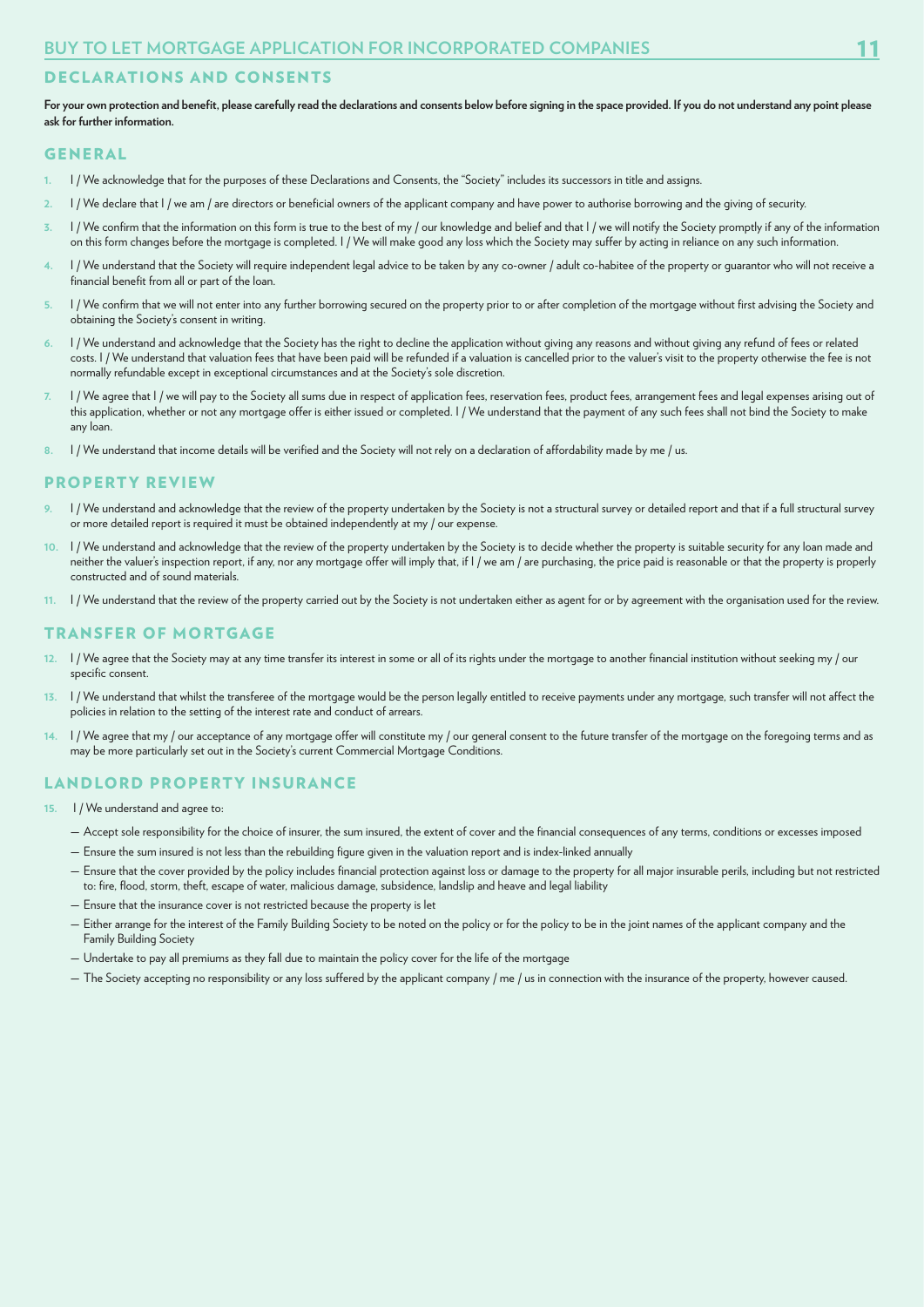## DECLARATIONS AND CONSENTS

#### MARKETING

**13.** We would like to contact you to review your mortgage requirements and to tell you about financial products, services, promotions, offers and events (including those of our Group<sup>8</sup>, selected companies<sup>9</sup> offering relevant products and other carefully chosen organisations) which may be of interest to you. We would also like to pass your contact details and information about the types of products we have provided you with to our Group and our selected companies. By returning this application you are agreeing to the use of your information in this way.

 We, and our selected companies, would like to be able to contact you by telephone, post or e-mail using the contact details which you provide in this form, or which you supply or we obtain in our dealings with you.

IF YOU DO NOT WISH TO BE CONTACTED FOR MARKETING PURPOSES, PLEASE TICK THIS BOX

 If you decide not to tick the box now, but later decide that you wish us to stop this use you can at any time ask us to do so by writing to us at Family Building Society, Ebbisham House, 30 Church Street, Epsom, Surrey KT17 4NL or calling us on 03330 140146.

- <sup>8</sup> The National Counties Group comprises National Counties Building Society, Family Building Society, National Counties Financial Services Limited and Counties Home Loan Management Limited.
- 9 The selected companies to whom we introduce customers are currently:
- Cavendish Online for Life Assurance, Life and Critical Illness Protection and other protection products
- APS for Cash Cards
- Bridgefast Managed Property Services
- ingenie for Car Insurance
- Chase de Vere for Independent Financial Advice
- Key Retirement for Equity Release
- Kings Court Trust for Wills, Estate Administration and Powers of Attorney

None of these companies are part of the National Counties Group.

### DATA PROTECTION ACT 1998

**It is important that you carefully read the section entitled USE OF PERSONAL INFORMATION. By signing this application, you agree that we can use your personal information as explained in this form and in our leaflet "How We Use Personal Information" which accompanies this application form. If you do not understand any point, please ask for further information.**

**You have a right of access under the Act to your personal records held by the Society, subject to the payment of a fee, and to ask for any inaccurate details to be amended. If you have any questions about the Data Protection Act or your rights under it, please write to Family Building Society, FREEPOST, Ebbisham House, 30 Church Street, Epsom, Surrey, KT17 4BR.**

#### **BY SIGNING THIS APPLICATION FORM YOU ARE MAKING THE DECLARATIONS AND GIVING THE CONSENTS SET OUT IN SECTION EIGHT.**

| <b>FIRST APPLICANT</b>  | SIGNED: | DATE: | DD - | <b>MM</b> | YYYY |
|-------------------------|---------|-------|------|-----------|------|
| <b>SECOND APPLICANT</b> | SIGNED: | DATE: | DD - | <b>MM</b> | YYYY |

#### **SECURITY WILL BE REQUIRED FOR THE LOAN.**

**YOUR PROPERTY MAY BE REPOSSESSED IF YOU DO NOT KEEP UP REPAYMENTS ON YOUR MORTGAGE.**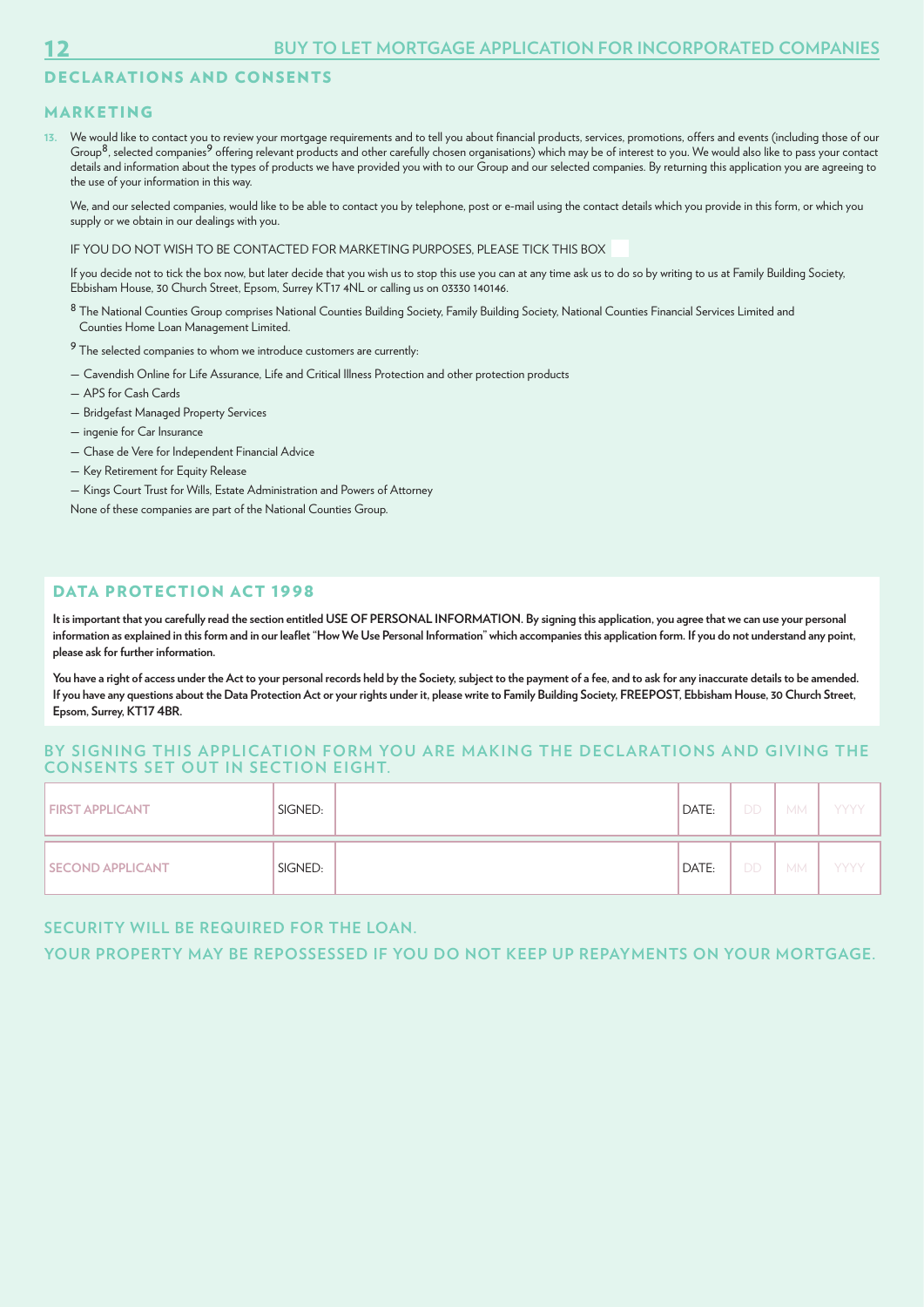## SECTION NINE

In order to process your application we will need to verify some of the information given by you in this form. Organisations are unable to disclose information about you without your permission, therefore please add your name(s) and sign all of the authority slips below for us to submit one with each of our enquiry letters. Please DO NOT detach any of the authority slips below. Some organisations may charge for providing the information requested and you will be required to pay any such charge.

I / We hereby authorise and request you to supply to the Family Building Society the information requested by them on the attached enquiry letter and in any subsequent telephone or written requests. I / We would be grateful if you would deal with these enquiries promptly.

| <b>DIRECTOR ONE:</b> | NAME: | SIGNATURE: | DATE: | DD.                              | <b>MM</b> | I YYYY |
|----------------------|-------|------------|-------|----------------------------------|-----------|--------|
| <b>DIRECTOR TWO:</b> | NAME: | SIGNATURE: | DATE: | $\overline{1}$ DD $\overline{1}$ | <b>MM</b> | i yyyy |

I / We hereby authorise and request you to supply to the Family Building Society the information requested by them on the attached enquiry letter and in any subsequent telephone or written requests. I / We would be grateful if you would deal with these enquiries promptly.

| <b>DIRECTOR ONE:</b> | NAME: | SIGNATURE: | DATE: | <b>DD</b> | MM.       | , YYYY |
|----------------------|-------|------------|-------|-----------|-----------|--------|
| <b>DIRECTOR TWO:</b> | NAME: | SIGNATURE: | DATE: | <b>DD</b> | <b>MM</b> | - YYYY |

I / We hereby authorise and request you to supply to the Family Building Society the information requested by them on the attached enquiry letter and in any subsequent telephone or written requests. I / We would be grateful if you would deal with these enquiries promptly.

| <b>DIRECTOR ONE:</b> | NAME: | SIGNATURE: | DATE: | DD. | MM I YYYY |
|----------------------|-------|------------|-------|-----|-----------|
| <b>DIRECTOR TWO:</b> | NAME: | SIGNATURE: | DATE: | DD. | MM I YYYY |

I / We hereby authorise and request you to supply to the Family Building Society the information requested by them on the attached enquiry letter and in any subsequent telephone or written requests. I / We would be grateful if you would deal with these enquiries promptly.

| <b>DIRECTOR ONE:</b> | NAME: | SIGNATURE: | DATE: | $\cdot$ DD $\cdot$ | <b>MM</b> | i yyyy i |
|----------------------|-------|------------|-------|--------------------|-----------|----------|
| <b>DIRECTOR TWO:</b> | NAME: | SIGNATURE: | DATE: | DD I               | MM.       | i yyyy i |

#### **Instruction to your Bank or Building Society to pay by Direct Debit**

Please fill in the form and send to Family Building Society, Ebbisham House, 30 Church Street, Epsom, Surrey, KT17 4NL.

Name(s) of account holder(s):

Name and full postal address of your Bank or Building Society:

To the Manger: Bank / Building Society: Address: Postcode:

Originator's identification number



**DIRECT**<br>Debit

Reference Number (FOR SOCIETY USE ONLY):

| Instruction to your Bank or Building Society: |  |  |
|-----------------------------------------------|--|--|
|                                               |  |  |

Please pay Family Building Society Direct Debits from the account detailed in this instruction subject to the safeguards assured by the Direct Debit Guarantee. I understand that this instruction may remain with Family Building Society and, if so, details will be passed electronically to my Bank / Building Society.

Signature: Date:

Bank / Building Society account number: Branch sort code:

| $\overline{\phantom{0}}$ | pianui suitu |  |  |
|--------------------------|--------------|--|--|
|                          |              |  |  |

Banks and Building Societies may not accept Direct Debit instructions for some types of account.

#### **This guarantee should be detached and retained by the payer. The Direct Debit guarantee:**

· This Guarantee is offered by all banks and building societies that accept instructions to pay Direct Debits

· If there are any changes to the amount, date or frequency of your Direct Debit, Family Building Society will notify you five working days in advance of your account being debited or as otherwise agreed. If you request Family Building Society to collect a payment, confirmation of the amount and date will be given to you at the time of the request

· If an error is made in the payment of your Direct Debit, by Family Building Society or your bank or building society, you are entitled to a full and immediate refund of the amount paid from your bank or building society

· If you receive a refund you are not entitled to, you must pay it back when Family Building Society asks you to

· You can cancel a Direct Debit at any time by simply contacting your bank or building society. Written confirmation may be required. Please also notify us.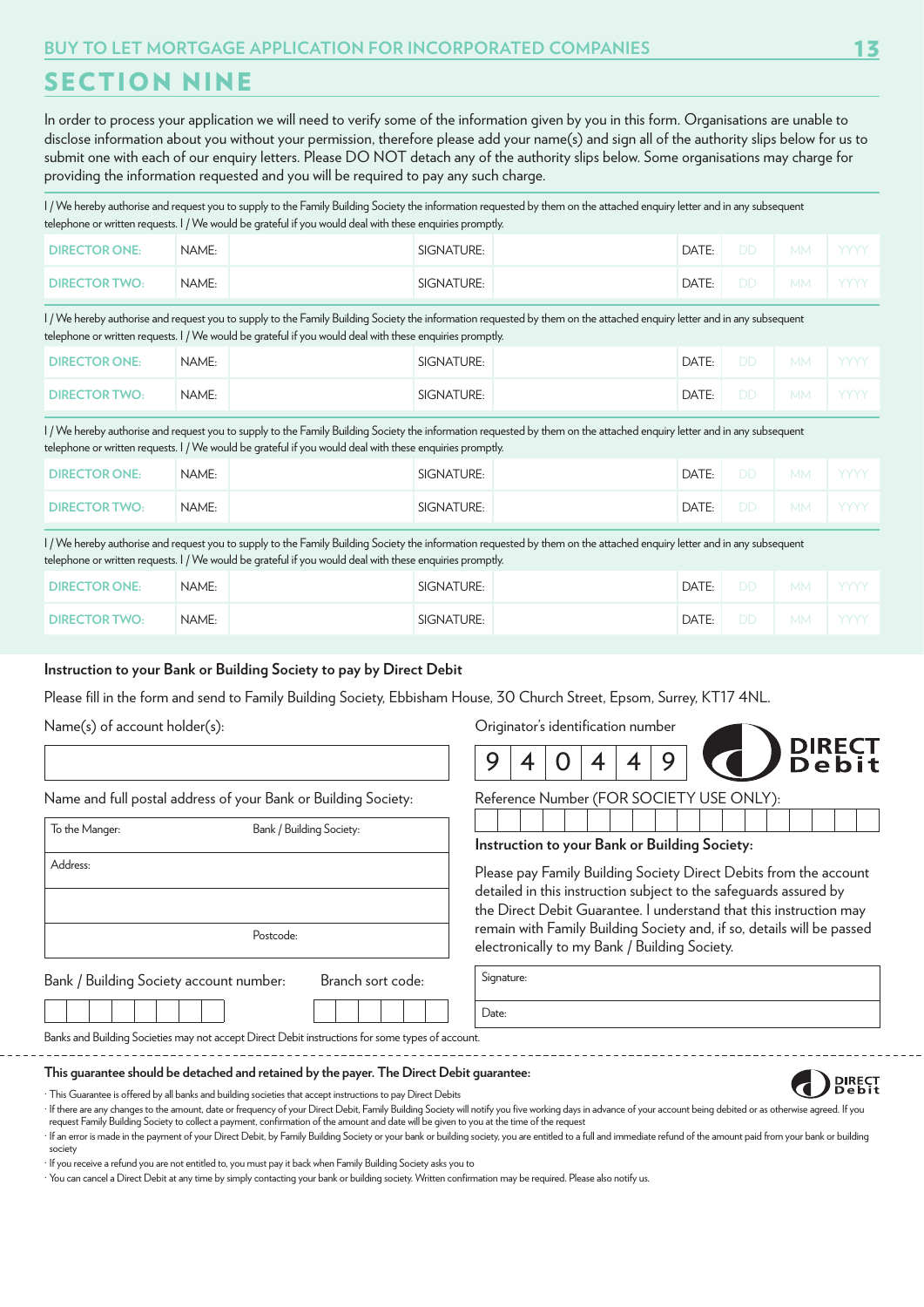

**familybuildingsociety.co.uk**

**03330 140140**

**newbusiness@familybsoc.co.uk**

**EBBISHAM HOUSE 30 CHURCH STREET EPSOM, SURREY KT17 4NL**

Family Building Society is a trading name of<br>National Counties Building Society which is<br>authorised by the Prudential Regulation Authority<br>and regulated by the Financial Conduct Authority<br>and the Prudential Regulation Auth

Firm Reference No.206080 register.fca.org.uk

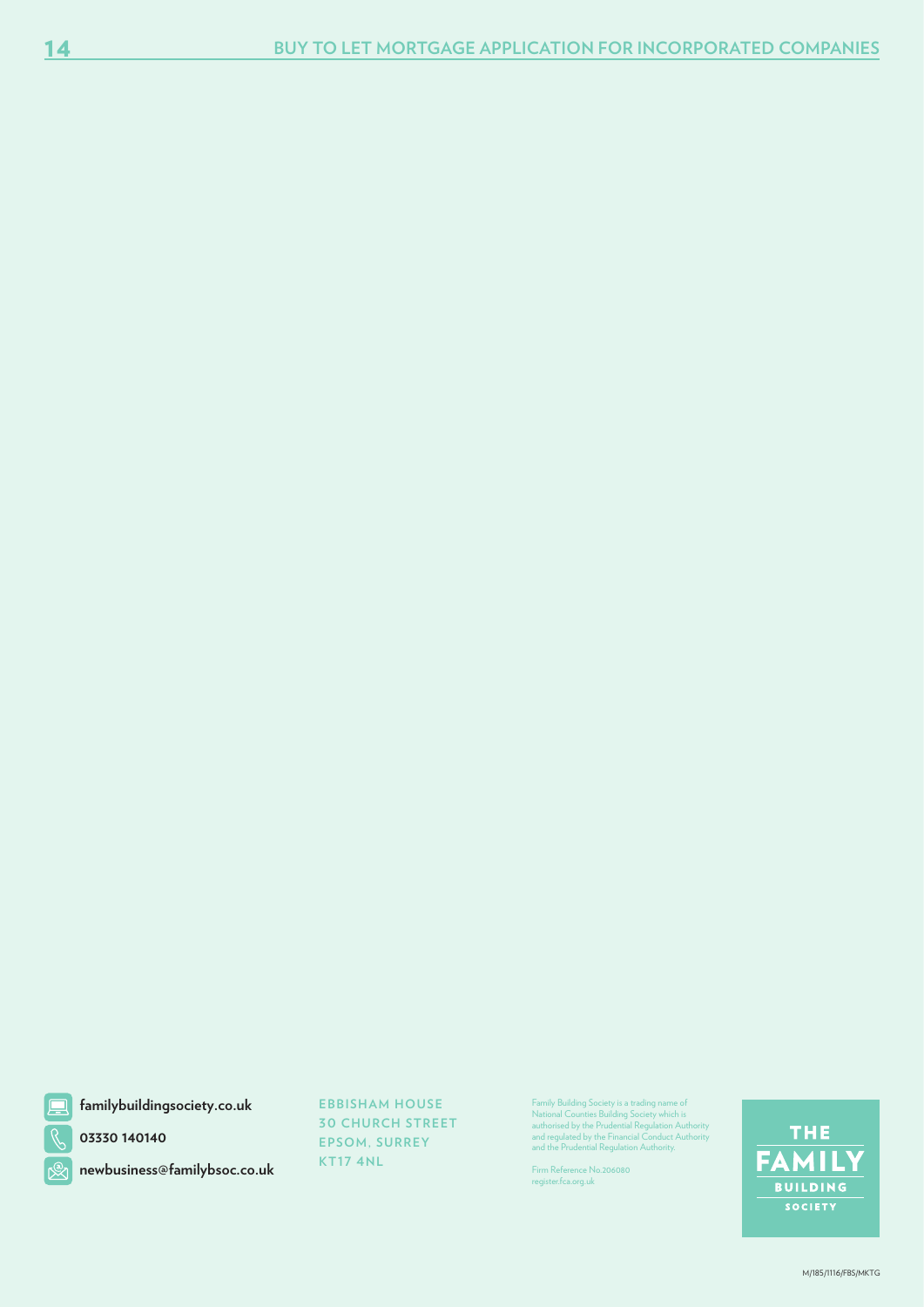

# HOW WE USE YOUR PERSONAL INFORMATION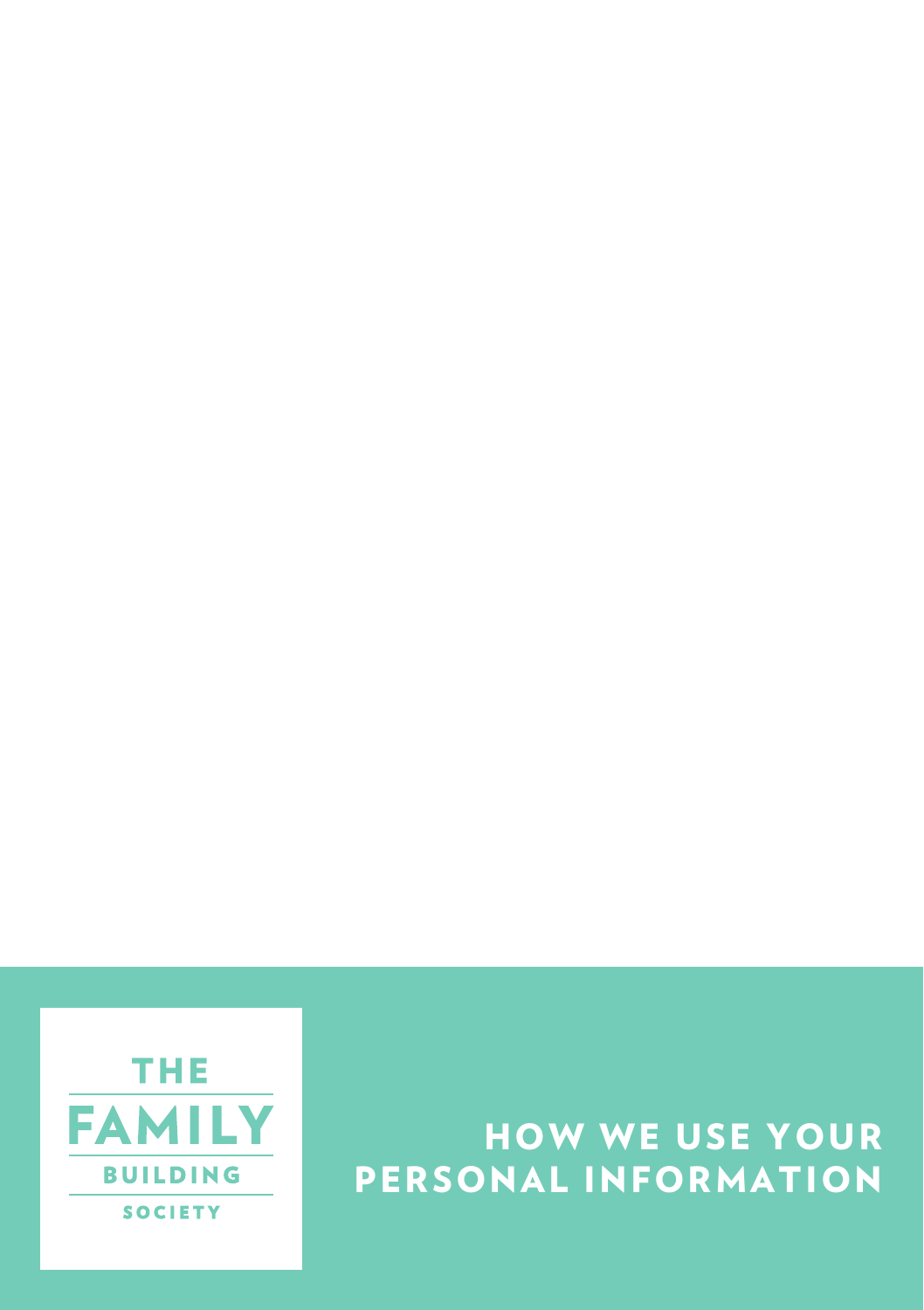IT IS IMPORTANT THAT YOU READ AND UNDERSTAND THE INFORMATION CONTAINED IN THIS LEAFLET AS IT EXPLAINS HOW WE WILL USE THE PERSONAL DATA YOU PROVIDE TO US AND WHICH WE OBTAIN FROM THIRD PARTIES. YOU SHOULD READ THIS IN CONJUNCTION WITH THE FURTHER INFORMATION WE PROVIDE ON THIS SUBJECT IN BOTH OUR MORTGAGE AND SAVINGS ACCOUNT APPLICATION FORMS.

## THE DATA PROTECTION ACT

The Data Protection Act puts obligations on users of personal information and lays down principles for its use. You are entitled to know how we intend to use any information you provide.

Following your written request and payment of the required fee, you are entitled under the Act to see and receive a copy of any personal information we may hold on you. You also have the right to have any inaccurate information corrected.

Further information on the Data Protection Act is publicly available from the Information Commissioner's Office at Wycliffe House, Water Lane, Wilmslow, Cheshire, SK9 5AF (tel: 0303 123 1113 or fax: 01625 524510 website: ico.org.uk).

#### HOW WE USE YOUR PERSONAL INFORMATION

The main ways in which information that you provide can be used are:

- **1.** To assist us in assessing any application you make and, if it is accepted, to assist us in providing the account or service for which you have applied.
- **2.** To assist us in making credit decisions and establishing identity, where necessary.
- **3.** For fraud prevention and detection and/or to prevent money laundering.
- **4.** To assist insurers in risk assessment and dealing with claims.
- **5.** Disclosure to third parties acting as our agent so long as they keep the information confidential.
- **6.** Marketing, market research, statistical analysis and general business purposes. We will only contact you regarding products or services which appear to be relevant and useful to you.
- **7.** To help develop and improve the products and services offered to you and other customers.
- **8.** If the law permits or it is in the public interest.
- **9.** Information entered on our website, when you enquire about a product or service provided by a partner organisation, will be passed through to them.

### MARKETING

Subject to us obtaining your prior consent, we will use your information to keep you advised of any products, services, promotions, offers and events that we think you may be interested in. When you open an account, or take out a mortgage or ask for another product from us, you have the opportunity to tell us whether or not you wish to receive this information. We will invite you to review that decision from time to time but you can write to us at any time if you change your mind. Remember that opting out will stop us informing you of products and services which may benefit you.

With your consent, information about you will be provided to:

- 1. The National Counties Group, which consists of National Counties Building Society, Family Building Society, National Counties Financial Services Limited and Counties Home Loan Management Limited. Family Building Society is a trading name of National Counties Building Society.
- 2. Selected companies whose names will be advised to you when you open an account, take out a mortgage or ask for another product from us.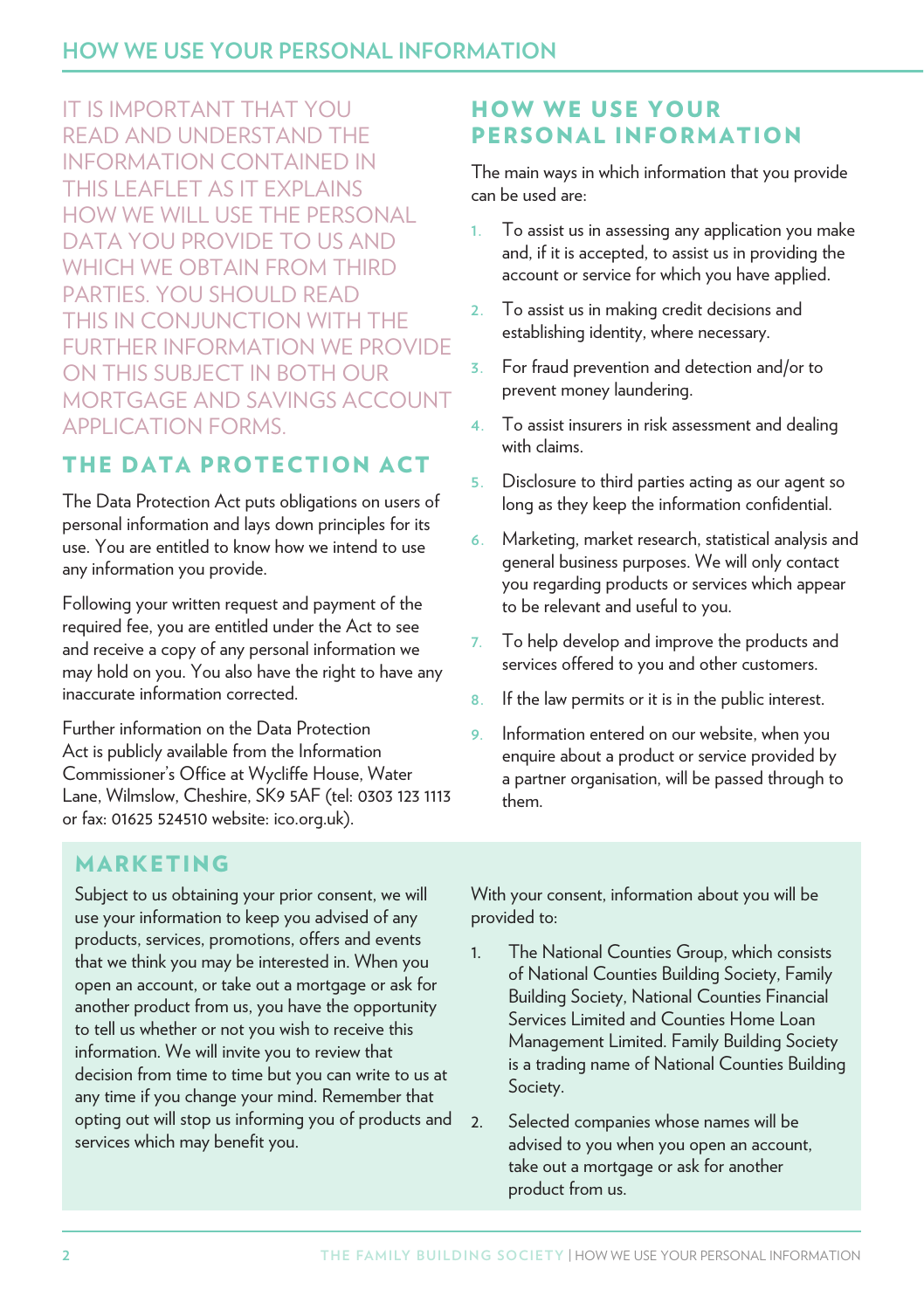#### CREDIT REFERENCE AGENCIES & FRAUD PREVENTION DATABASES

#### MORTGAGES

We will search Credit Reference Agency files in order to establish your identity and also to protect you, us and our customers. The searches will normally also reveal details of other residents at the address(es) you have provided. The agencies will record that a search was made against your name whether or not an application proceeds.

We will share information about you and your account(s) with a Credit Reference Agency and Fraud Prevention Databases. The information held at these organisations may be used by us and other subscribers to make decisions on future applications and for debt tracing and fraud prevention.

The Credit Reference Agency that we use is Equifax Limited. Registered Office: Capital House, 25 Chapel Street, London, NW1 5DS. You have the right to apply to the Equifax Ltd Customer Service Centre at P.O. Box 10036, Leicester, LE3 4FS for a copy of your credit file, subject to payment of a fee. If there is anything on your credit file which is inaccurate, you have the right to ask the agency to add a Notice of Correction.

We are members of IDS Ltd. - Insurance Database Services Ltd, an insurance fraud prevention database using the Claims Underwriting Exchange (CUE) and supported by the Association of British Insurers.



#### SAVINGS

When you open an account with us, we are required by law to confirm your identity. To make it easier for you, there is now no need to send any identity documentation with your application.

To check your identity, we will make searches about you at a Credit Reference Agency that will supply us with the information, including details from the Electoral Register. The searches will not be seen or used by lenders to assess your ability to obtain credit.

If we are unable to verify your identity by this method, we will advise you of the additional documentation required.

### COMPLIANCE

Our mortgage, savings and general insurance activities are regulated by the Financial Conduct Authority (FCA). Occasionally, an audit of a sample of our customers records is undertaken by the FCA or by our other regulator, the Prudential Regulation Authority. Whenever this happens, strict confidentiality conditions are imposed for your protection.

Like other financial organisations, we are legally obliged to collect and record information confirming customer identity. In situations where we consider an application or a transaction to be suspicious we are also required to report these details to the National Crime Agency.

Some Acts of Parliament require us to disclose information about our customers to certain bodies with statutory powers. HM Revenue & Customs, for example, has the statutory power to audit customers' accounts from time to time.